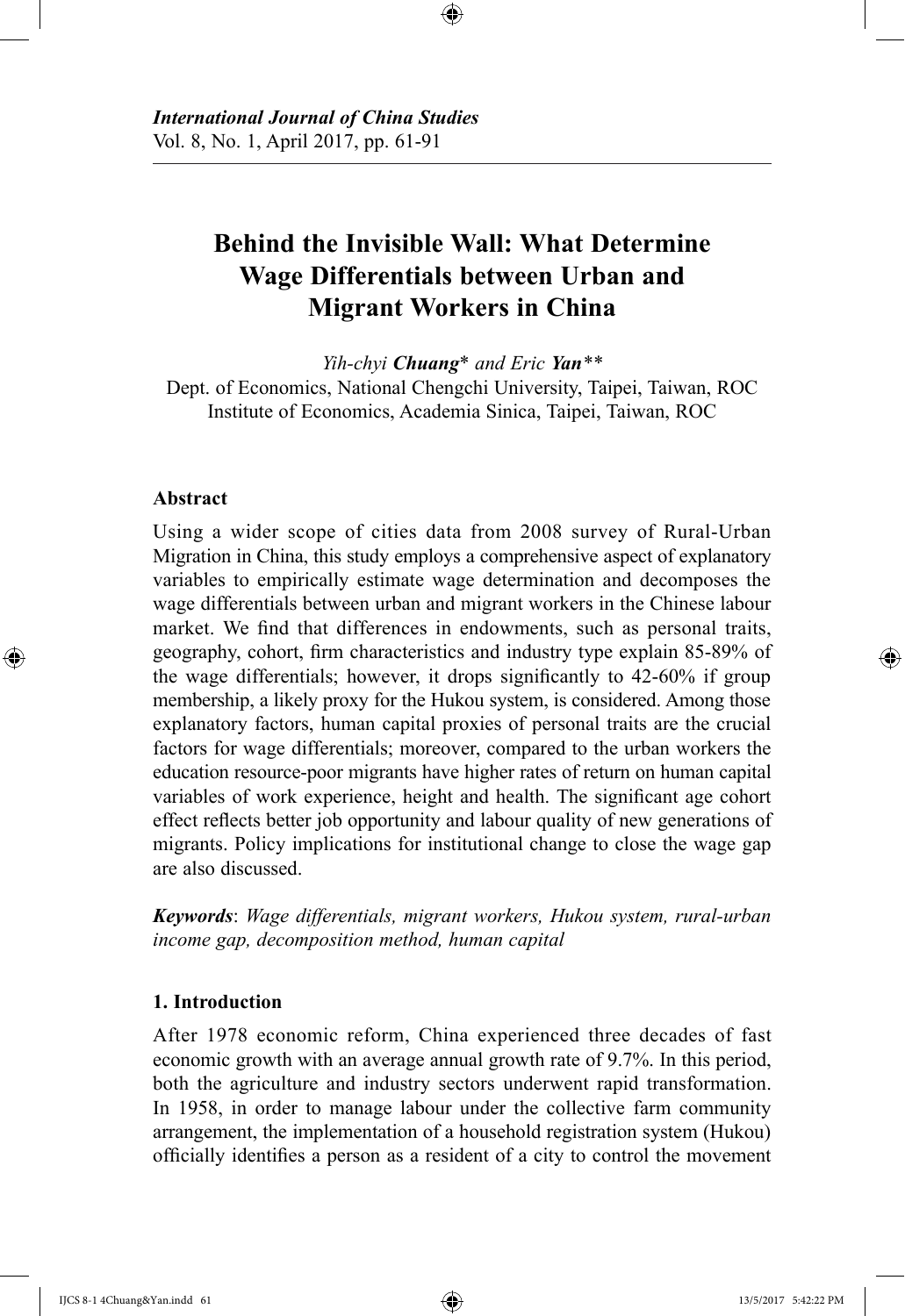of people between urban and rural areas. This Hukou system is considered as the major institutional arrangement that controls and discriminates migrants from urban workers in China, see for example, Wang (2005) and Chan and Buckingham (2008).

⊕

The economic reform in 1978 relaxed restrictions and regulations for rural and urban migration by allowing the transfer of surplus labour in agriculture sector to industry sector especially those located in the coastal area of China for speeding up the process of industrialization. According to statistics from the National Bureau of Statistics of China, in 1978 per capita output in primary industry was only RMB363 – about 14.44% of that in secondary industry. However, in 1990 it had increased to RMB1,301 – about 23.36% of secondary industry, while in 2010 it further jumped to RMB14,512 – a more than ten-fold increase in twenty years but its ratio with secondary industry dropped to 16.90%. Moreover, between 1980 and 2010, the share of nonagriculture employment in the agriculture sector amplified from 9.32% to 48.29%, implying more and more rural labour leave the low-productivity agriculture sector to high-productivity non-farm activities. This agricultureindustry transformation was also revealed in the employment share by sector, in 1978 the employment share of primary industry was 70.53% which then declined to 60.10% in 1990 after the opening up of special economic zones in Shenzhen, Zhuhai, Shantou and Xiamen along the southern coastal area since 1980. As a result, the employment share of secondary and tertiary sectors climbed to 21.40% and 18.50% in 1990, respectively. By 2010, the employment share of primary, secondary and tertiary industries reached 36.70%, 28.70%, and 34.60%, respectively. This shows that even GDP share of the primary sector had decreased from 28.19% in 1978 to 10.10% in 2010 under rapid industrialization, but the agriculture sector still maintained a high proportion of the labour force and population. Apparently, urbanization had not kept up with the process of industrialization because of different institutional and political arrangements between rural and urban areas in China (Chapter 5 in Naughton 2007).

More importantly, the Hukou system still remains for workers' identification to keep wages of rural migrants in the city from rising so that a large cheap army of floating population can be used in the urban industry sector.<sup>1</sup> The population and labour policy reform in 1978 focused on three aspects: first, change from collective farm community to household responsibility system in agriculture production;<sup>2</sup> second, loosening labour mobility control to allow rural migrants to work in urban cities or manufacturing while maintaining the Hukou system; third, promote one-child policy in the urban area.<sup>3</sup> These labour policies have profound effects on the process of industrialization and demographic structure change in China. During the period 2001-2011, the rate of urbanization increased from 37.66% to 51.27%,

⊕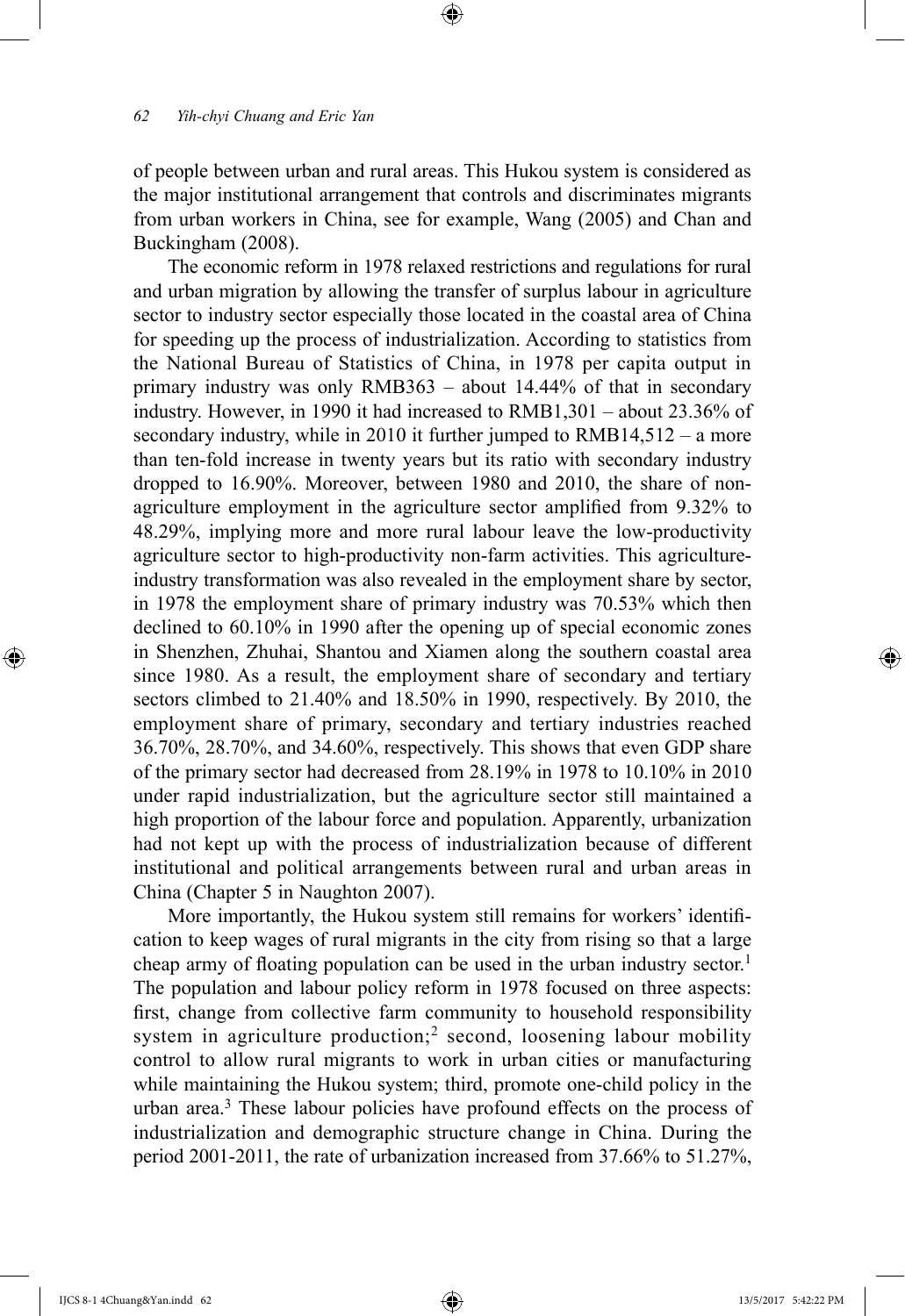⊕

while employment share in secondary and tertiary industries rose to over 60%, higher than the rate of urbanization. This decoupling effect between industrialization and urbanization was mainly due to the Hukou system that restricted labour mobility between rural and urban sectors. In 2012, China has a population of 1.37 billion people, and half of them lived in urban areas with a share of only 20% of permanent residents. With a large group of migrant workers living in cities, what happen to their wages relative to that of urban workers? What are the advantages and disadvantages determining migrant workers' wage compensation? Have migrants been discriminated while working in cities? These are important research questions for labour policy on further structural transformation in the Chinese economy as they affect the living standard and income of migrants and income disparity between rural and urban sectors.<sup>4</sup>

Over the past decades, there has been a problem of widening income gap in many economies in the world. In most literature, the cause of rising wage inequality may be related to trade that helps to spread technology, workers' level of human capital, workers' proficiency in applying technology for production, and discrimination towards workers with different background.<sup>5</sup> Undergoing three decades of fast growth since 1978, China has also encountered the problem of widening income gap, which can be observed from the diverging gap of per capita income between urban and rural residents in China. As shown in Figure 1, the income ratio of rural residents with respect to urban residents dropped significantly from 40% in 1996 to 31% in



**Figure 1** Real Urban and Rural Per Capita Income, 1996-2010

⊕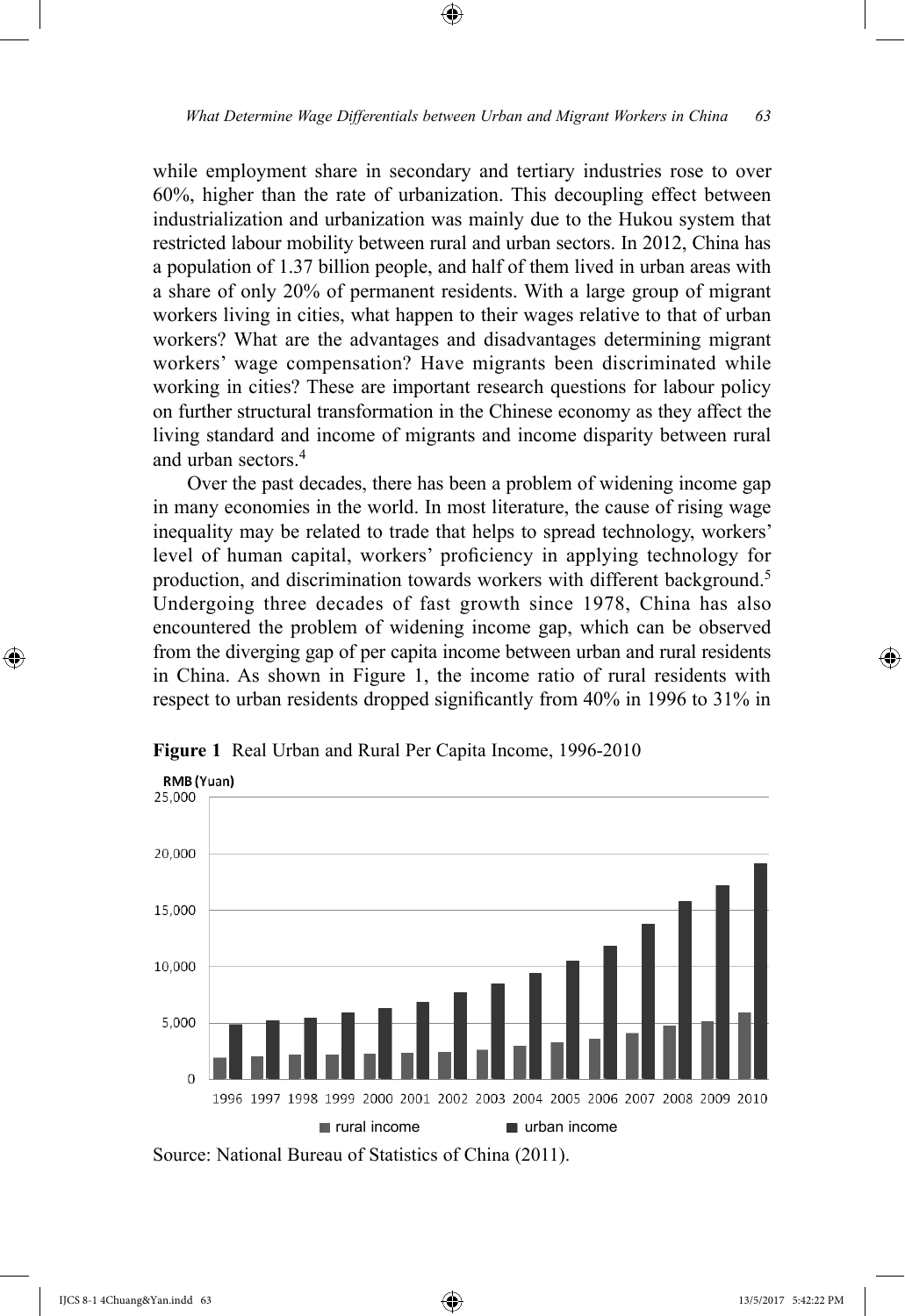2010, implying that even with an increasing trend of rural residents' income the rural-urban income gap kept widening over time.

⊕

Among the aforementioned causes of income gap, discrimination has always been a rising focus to people who are concerned with the Chinese labour market. Some recent empirical studies on the Chinese labour market have found that women are paid lower than other groups (e.g. Rozelle *et al.*, 2002; *Liu et al.*, 2000), while others suggest that there is significant discrimination towards migrants in identity, occupation and industry segregation (e.g. Meng and Zhang, 2001; Lee, 2012). Using the 2005 China Urban Labor Survey data from five cities, Shanghai, Wuhan, Shenyang, Fuzhou, and Xi'an, Lee (2012) found 34% and 22% of wage and non-wage differences were unexplained for male and female migrants respectively. Zhang *et al.* (2016) used the China Household Income Project (CHIP) 2007 data and found that migrants only earned 49% of urban workers' income and 17% of the wage gap cannot be explained by observed factors. In detail, differences in educational attainment, work experience and distribution across industry, occupation and ownership of enterprises account for most of the explained wage gap. A coarse observation on wage differential between urban and migrant workers is shown in Figures 2 and 3. Accordingly, hourly







⊕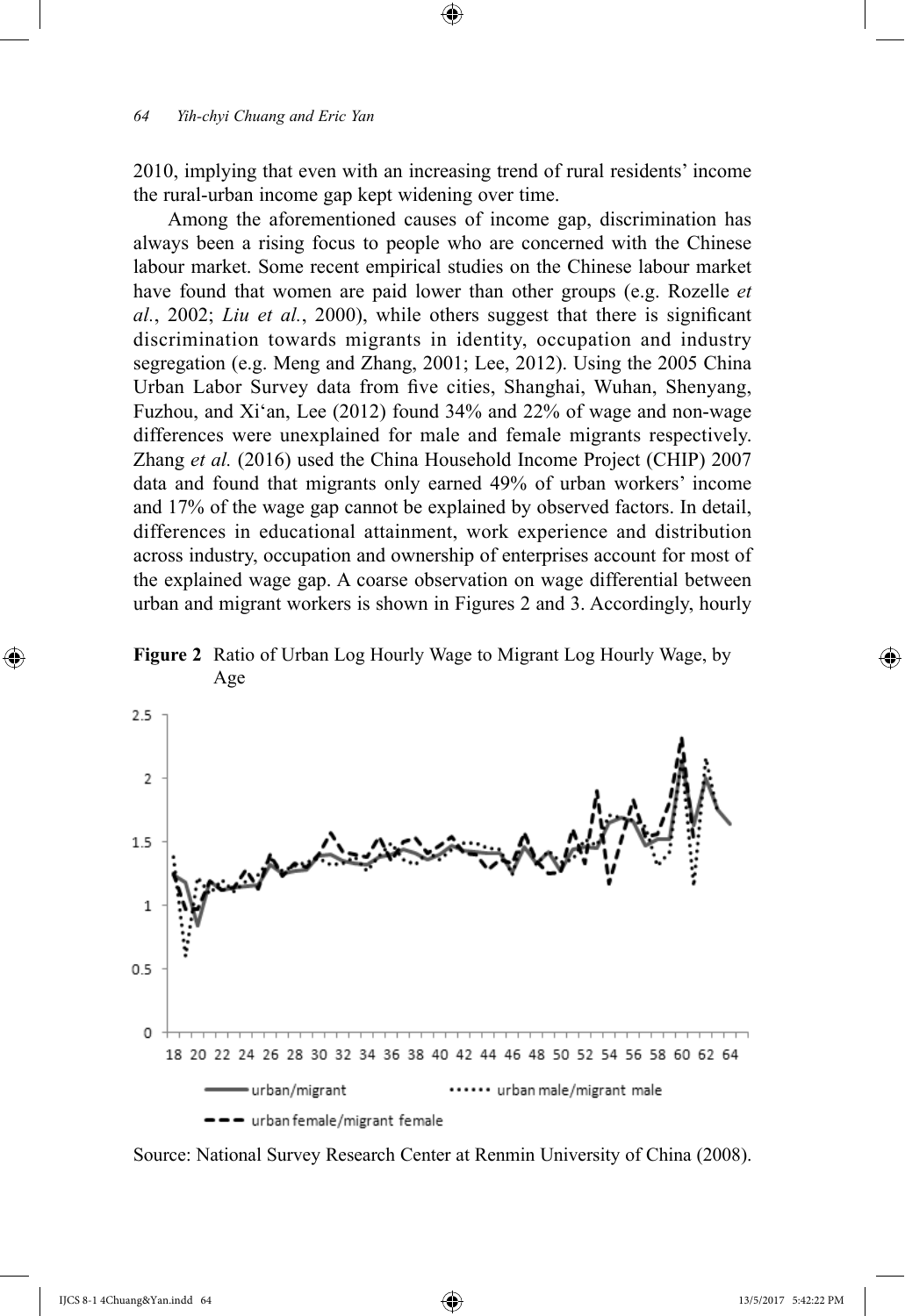

**Figure 3** Ratio of Urban Log Hourly Wage to Migrant Log Hourly Wage, by Education Level

⊕

Source: National Survey Research Center at Renmin University of China (2008).

wage ratios of urban to migrant workers in China are in general greater than 1 in 2008, whether male or female; and the ratios are quite close to a constant except for the widening dispersion of wage differential in the younger and elder groups and the group with education level higher than university.

Existing literature on research of wage differentials between migrants and urban workers finds that migrant workers work more hours and receive less pay than urban natives, see, for example, Meng and Zhang (2001), Knight and Song (2003), Demurger *et al.* (2009), Deng and Li (2010), Magnani and Zhu (2012) and Meng (2012). They indicated that wage gaps can only be partially explained by differences in the work-related characteristics and mostly be attributed to the divergent returns to endowments and institutional factors in China. These studies on rural-urban wage differentials covered samples from small groups of cities and were restricted to a small set of explained variables in wage determination. Moreover, only recent works by Lee (2012) and Zhang *et al.* (2016) adjusted for sample selection, which may arise due to employment and occupational choice of migrant and urban workers. However, Lee's (2012) estimated correction term was insignificant.

The aim of this study is to investigate the discrimination towards migrants in China with a wider scope of coverage of cities by using the data from the 2008 Rural-Urban Migration in China (RUMiC) Survey that includes more variables such as personal traits like gender, education, work experience, health, cohort, geography, firm characteristics and industry type. Our major contributions are that wage determination regression takes into account of a wider scope of cities and a comprehensive aspect of explanatory

⊕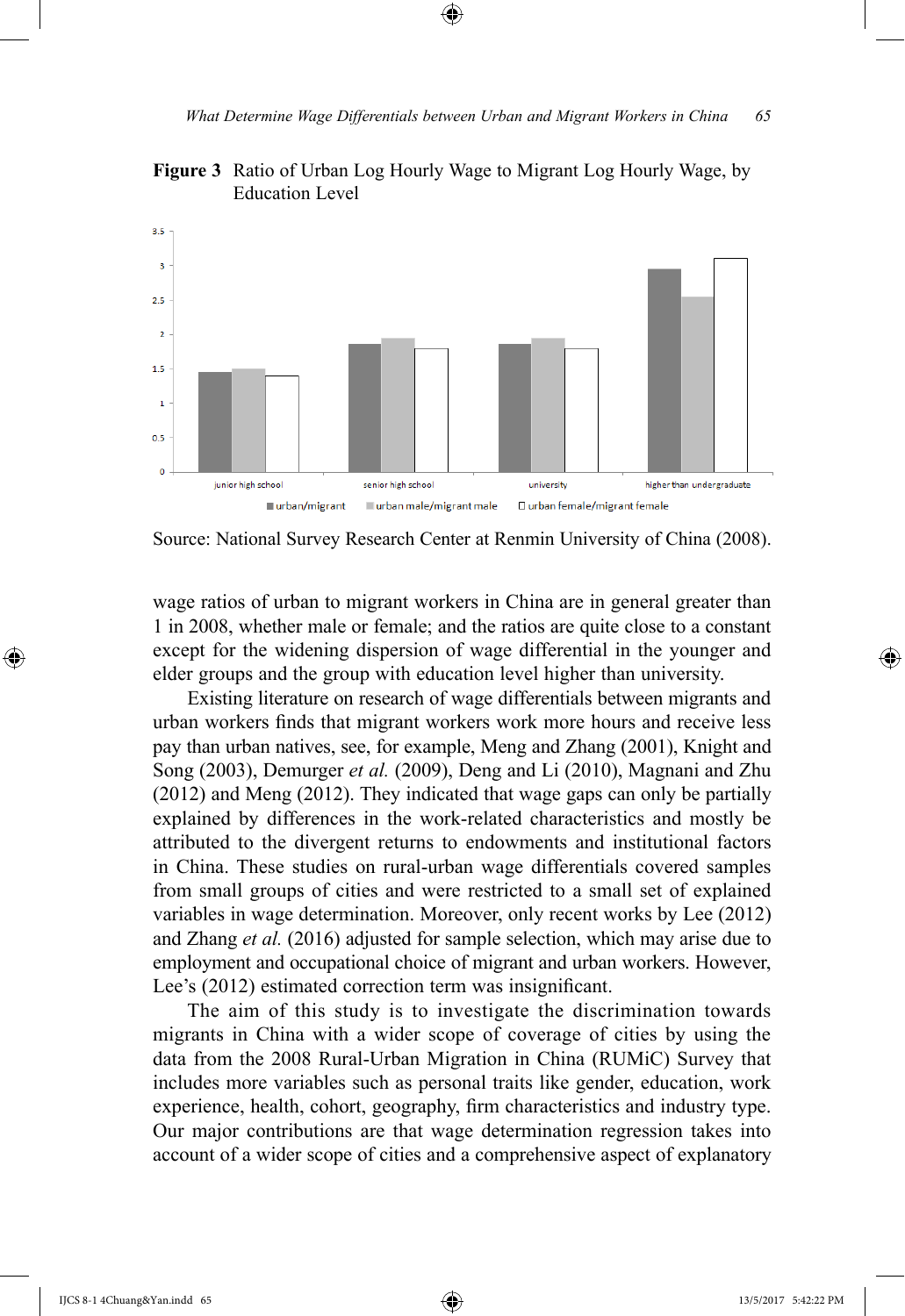variables, and decomposition of wage differentials between migrants and urban workers confirms that differences in personal traits attributed to human capital variables account for a large proportion of explained part for the wage differentials. However, aside from their lack of education resources migrants incline to have higher return on work experience and health than the urban workers. The consideration of group membership, a proxy for the Hukou system, significantly reduces the explained part of wage differentials. Finally, we offer policy implications for future reform to improve wage inequality between migrants and urban workers.

⊕

### **2. Empirical Model**

Our empirical estimation model consists of two parts. The first part uses Heckman two-stage regression model to estimate wage determination for migrants and urban workers, respectively. The second part uses the estimated coefficients obtained from wage regressions to decompose the wage differential between urban and migrant employees through a modified decomposition method of Oaxaca (1973) and Blinder (1973) approaches.

### *2.1. Wage Determination*

⊕

Heckman's (1979, 1998) two-stage regression model is used for estimating the wage rate. The following briefly introduces the methodology of Heckman test.

Heckman test consists of two stages. The first stage model estimates the probability of an urban native or migrant being employed, whereby it gives the inverse Mills ratios  $(\hat{\lambda}_i)$  to correct the selection bias of sampling an employed urban (or migrant) in the second stage wage equation. Thus, the first stage Probit model for being employed or not can be expressed as:

$$
P(z_i = 1) = P(z_i^* > 0) = X_i^{'2} + v_i, i = u, m,
$$
\n(1)

where i represents individual, u for the urban native and m for the migrant,  $z_i^*$  is the latent variable and  $z_i$  is the indicator satisfying  $z_i = 1$  if  $z_i^* > 0$  and  $z_i = 0$  if  $z_i^* \leq 0$ ,  $X_i$  represents the vector of explanatory variables for being employed, and  $v_i$  is the error term. The set of explanatory variables includes age, health, self-confidence, years of education, child rearing, gender, geography and age cohort.

We calculate the inverse Mills ratios  $(\hat{\lambda}_i)$  from equation (1) and then introduce it into the second stage wage regression denoted as:

$$
\ln \text{INC}_i = Z_i' \alpha_i + \hat{\lambda}_i' \gamma_i + \eta_i, \ i = u, m,
$$
\n(2)

where  $\ln \text{INC}_i$  is the hourly wage in the logarithmic form and  $Z_i$  is a vector of explanatory variables for wage determination. The explanatory variables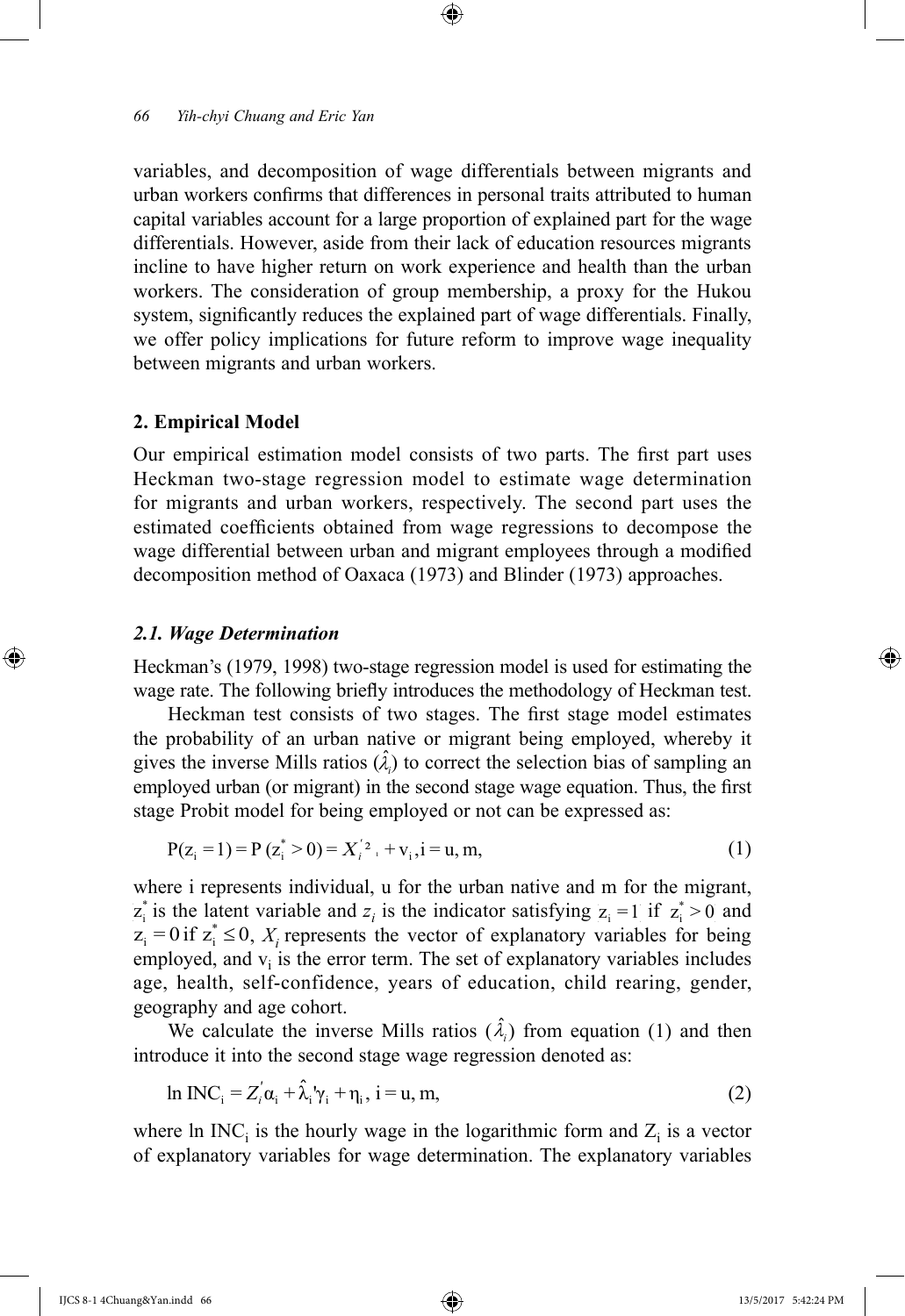include personal traits, gender, family background, *age cohort*, geography, firm characteristics and industry type.

⊕

It should be noted that inclusion restriction is required for solving the identification problem of equations (1) and (2). That is, equation (1) should contain at least one variable that is not in equation (2). We include extra individual's variables of age and self-confidence in equation (1) for inclusion restriction.

## *2.2. Wage Differential Decomposition*

The mean value of log hourly wage for the urban and migrant workers is denoted as  $\ln \overline{\text{INC}}_u$  and  $\ln \overline{\text{INC}}_m$  respectively, and  $\overline{Z}_m$  and  $\overline{Z}_u$  are the vectors of respective explanatory variables that would influence wage level.

The decomposition approach for wage differential depends on the choice of reference group. Conventionally, when the migrant is used as a reference group, the wage gap can be expressed as:

$$
\ln \overline{\text{INC}}_{\mathbf{u}} - \ln \overline{\text{INC}}_{\mathbf{m}} = \overline{\mathbf{X}}_{\mathbf{u}}'(\hat{\beta}_{\mathbf{u}} - \hat{\beta}_{\mathbf{m}}) + (\overline{\mathbf{X}}_{\mathbf{u}}' - \overline{\mathbf{X}}_{\mathbf{m}}')\hat{\beta}_{\mathbf{m}},\tag{3}
$$

in which  $(\overline{X}_{u}' - \overline{X}_{m}')\hat{\beta}_{m}$  is the explained part attributed to the difference of endowments between migrants and the urban using migrants' coefficients and  $\overline{X}_u'(\hat{\beta}_u - \hat{\beta}_m)$  is the unexplained part due to difference in the coefficients of the two groups using urban workers' endowments as the reference. Unexplained ratio in this case is defined as

$$
U = [\bar{X}_{u}^{\'}(\hat{\beta}_{u} - \hat{\beta}_{m})]/[\bar{X}_{u}^{\'}(\hat{\beta}_{u} - \hat{\beta}_{m}) + (\bar{X}_{u}^{\'} - \bar{X}_{m}^{\'})\hat{\beta}_{m}].
$$
\n(4)

When the urban worker is used as a reference group, the wage gap can be decomposed as:

$$
\ln \overline{\text{INC}}_{\mathbf{u}} - \ln \overline{\text{INC}}_{\mathbf{m}} = \overline{\mathbf{X}}_{\mathbf{m}}'(\hat{\beta}_{\mathbf{u}} - \hat{\beta}_{\mathbf{m}}) + (\overline{\mathbf{X}}_{\mathbf{u}}' - \overline{\mathbf{X}}_{\mathbf{m}}')\hat{\beta}_{\mathbf{u}},\tag{5}
$$

in which  $(\bar{X}_{u}' - \bar{X}_{m}')\hat{\beta}_{u}$  is the explained part attributed to the difference of endowments between migrants and the urban using urban workers' coefficients and  $\bar{X}_{m}(\hat{\beta}_{u} - \hat{\beta}_{m})$  is the unexplained part due to difference in the coefficients of the two groups using migrants' endowments as the reference. Unexplained ratio in this case is defined as:

$$
U = [\bar{X}_{m}(\hat{\beta}_{u} - \hat{\beta}_{m})]/[\bar{X}_{m}(\hat{\beta}_{u} - \hat{\beta}_{m}) + (\bar{X}_{u} - \bar{X}_{m})\hat{\beta}_{u}].
$$
\n(6)

These two approaches of decomposition provide a range for us to determine the explained and unexplained parts of wage differential.<sup>6</sup>

In many cases, the traditional decomposition method will generate an extraordinarily large unexplained ratio. This, however, does not necessarily

IJCS 8-1 4Chuang&Yan.indd 67 13/5/2017 5:42:24 PM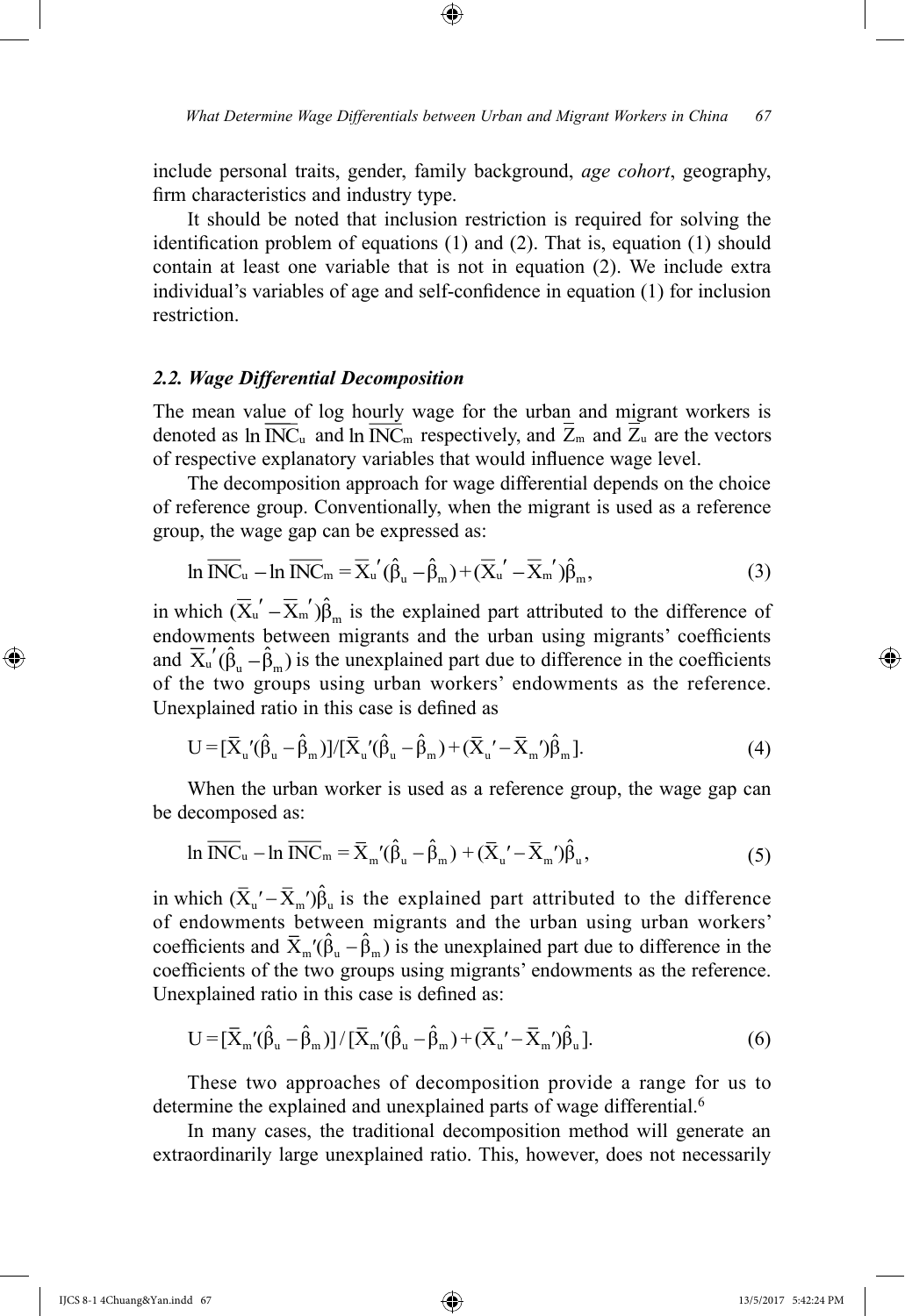mean the wage gap is largely unexplainable. Instead, it might be simply because the denominator of U is too close to zero. To solve the problem, we take the exponential values of  $\ln \overline{\text{INC}}_u$  and  $\ln \overline{\text{INC}}_m$  and obtain:<sup>7</sup>

⊕

$$
\overline{\text{INC}}_{\mathbf{u}} - \overline{\text{INC}}_{\mathbf{m}} \propto e^{\overline{\mathbf{X}}_{\mathbf{u}}'(\hat{\beta}_{\mathbf{u}} - \hat{\beta}_{\mathbf{m}})} + e^{(\overline{\mathbf{X}}_{\mathbf{u}}' - \overline{\mathbf{X}}_{\mathbf{m}}')\hat{\beta}_{\mathbf{m}}},\tag{7}
$$

where  $e^{\bar{X}_u'(\hat{\beta}_u - \hat{\beta}_m)}$  is the monotonic transformation of the unexplained part of the original decomposition mentioned above, while  $e^{(\bar{X}_u - \bar{X}_m)\hat{\beta}_m}$  is the monotonic transformation of the explained part of the original decomposition mentioned above. Unexplained ratio of  $\overline{INC}_u - \overline{INC}_m$  under such a prerequisite is thus defined as:

$$
U = e^{\bar{X}_u'(\hat{\beta}_u - \hat{\beta}_m)} / [e^{(\bar{X}_u'(\hat{\beta}_u - \hat{\beta}_m))} + e^{(\bar{X}_u' - \bar{X}_m')\hat{\beta}_m}].
$$
\n(8)

Likewise, when the urban is used as a reference group,

$$
\overline{\text{INC}}_{\mathbf{u}} - \overline{\text{INC}}_{\mathbf{m}} \propto e^{\overline{X}_{\mathbf{m}}'(\hat{\beta}_{\mathbf{u}} - \hat{\beta}_{\mathbf{m}})} + e^{(\overline{X}_{\mathbf{u}}' - \overline{X}_{\mathbf{m}}')\hat{\beta}_{\mathbf{u}}},\tag{9}
$$

and its unexplained ratio is defined as

$$
U = e^{\bar{X}_{m}(\hat{\beta}_{u}-\hat{\beta}_{m})}/[e^{(\bar{X}_{m}(\hat{\beta}_{u}-\hat{\beta}_{m})}+e^{(\bar{X}_{u}'-\bar{X}_{m}')\hat{\beta}_{u}}].
$$
\n(10)

Apart from the problem of extraordinary large unexplained ratio discussed above, another issue of the decomposition method is whether or not we should consider the "group membership" that differentiates income at the same bundle of productivity (Jones and Kelley, 1984). As has been observed previously, in the labour market of China, the classification of group membership is pronounced between urban and migrant workers due to the Hukou system. If it is considered in the decomposition, it might outweigh the effect of other explanatory variables being the cause of discrimination towards migrants leading the decomposition to drop its explanatory power. To manifest the influence of group membership on explained ratios, the empirics in the later part will simultaneously consider the cases with and without this group membership factor. That is, both the cases where constant terms of regression results are included or excluded in the decomposition of wage differentials are analyzed.

# **3. Data**

⊕

Data used in this paper were compiled from the 2008 Urban-Rural Migration in China (RUMiC) Survey, a longitudinal survey consisting of three parts: the Urban Household Survey, the Rural Household Survey and the Migrant Household Survey. It was initiated by a group of scholars and researchers at the Australian National University, the University of Queensland and the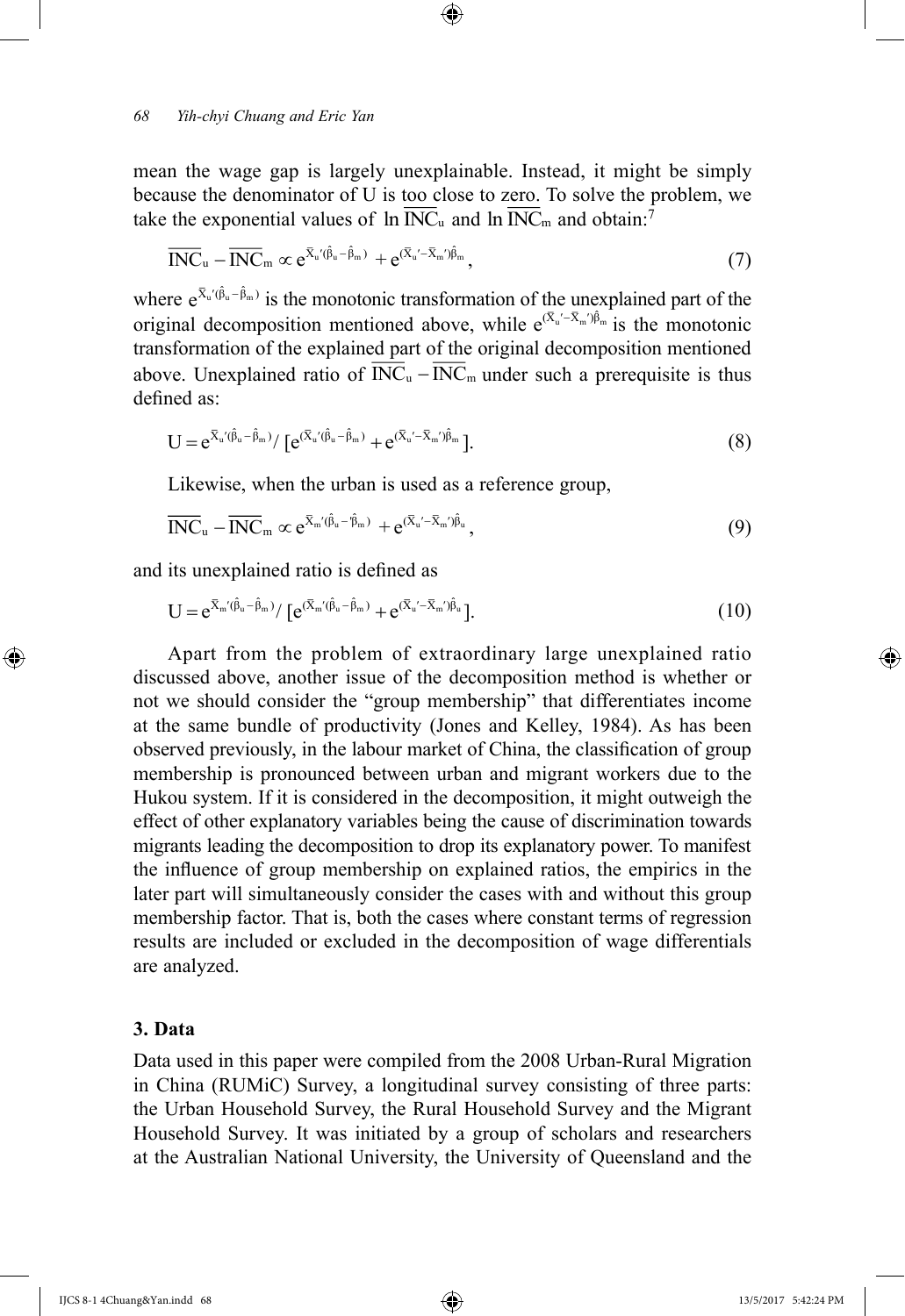⊕

Beijing Normal University and was supported by the Institute for the Study of Labor (IZA). For urban data, the sample size is 14,683. Among them, 5,790 entries are valid for our empirical study. The sample size for migrant data is 8,446. Among them, 3,257 entries are used for the empirical study.

For labour market participation decision, a set of explanatory variables that would determine if an urban native or migrant is employed. These variables are age, self-evaluation of confidence, health condition, years of education, child rearing, gender, geography and cohort. The rationale to include two additional individual variables, age and self-evaluation of confidence, is for exclusion restrictions required in the Heckman selection equation. The older generation due to aging effect or being influenced by the prolonging socialist education movement could have a quite different value judgment and philosophy of life from those who received modern education system gradually adopted in China since the end of Mao Era in the early 1970s. Hence, age variable replicates not only differences in physical status but also in mental and work attitude. People with diverse degree of selfconfidence may not only think but also behave differently in making their career decision. Thus, these two additional variables may properly explain people's employment decision in certain ways.

Data chosen for wage regression are workers who are identified as those with monthly income no less than RMB500 and weekly working hours of more than 30 hours. $8$  We also restrict the sample with age below 60 for male and below 55 for female, according to the official retirement age in China. Explanatory variables that would influence hourly income are characterized in five categories: personal traits, geography, age cohort, firm characteristics and industry types. Personal traits include height, years of education, years of work, health condition, child rearing and gender. We additionally include individual's height in wage equation as employer usually pay a height wage premium, see, e.g., Persico, Postlewaite, and Silverman (2004) and Hübler (2016). The reasons may be that tall people tend to have higher productivity as the average height of the population is an indicator of the biological prosperity and standard of living (Komlos and Baur, 2003) or just because short people are discriminated in the labour market due to cultural and social stigma (Galbraith (1985). Geography includes the East, Central, and Southwest of China. Age cohort includes four generations aged below 30, between 30 and 44, between 45 and 60, and above 60. Firm characteristics include size of firm classified by small enterprises (with employees less than 50 persons), medium-sized (with employees above 50 persons but less than 500 persons) or large company (with employees above 500 persons) and type of ownership by foreign-owned, private-owned and state-owned enterprises.

Table 1 lists the abbreviations and definitions of all variables. Table 2 provides the descriptive statistics of the variables. The tables illustrates the

IJCS 8-1 4Chuang&Yan.indd 69 13/5/2017 5:42:24 PM

⊕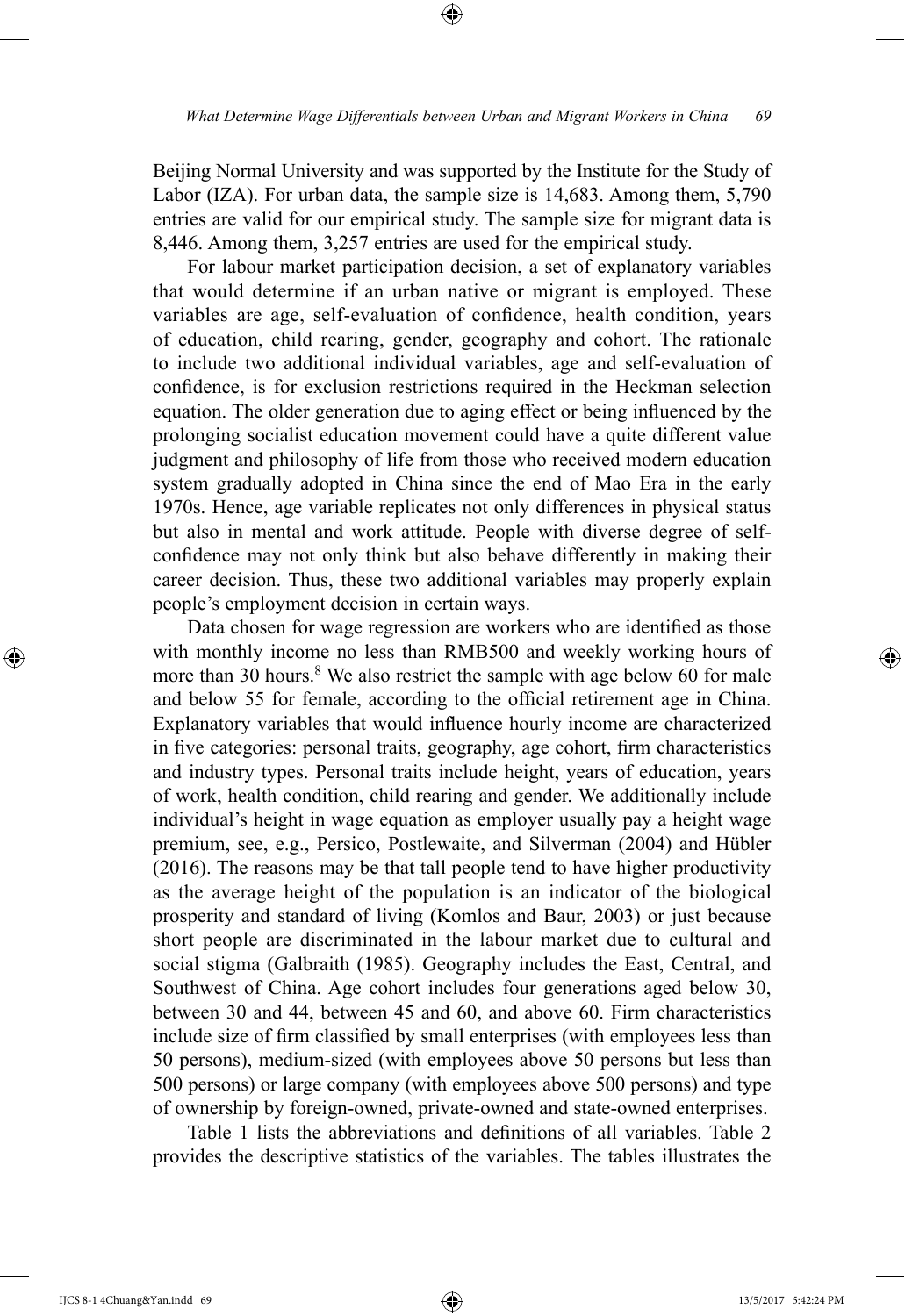| able 1 Abbiteviations and Descriptions of Variables |                                            |                                                                                                                                                                                                                                                                                                   |                 |
|-----------------------------------------------------|--------------------------------------------|---------------------------------------------------------------------------------------------------------------------------------------------------------------------------------------------------------------------------------------------------------------------------------------------------|-----------------|
| Variable Group                                      | Variable Name                              | Explanation                                                                                                                                                                                                                                                                                       | Reference Group |
|                                                     | Lhrincome<br>Employed                      | being hired as a permanent worker, long term contract worker (one year<br>and above) or a short term contract worker (less than one year)<br>log of hour wage                                                                                                                                     |                 |
| Personal traits                                     | Yrofworksq<br>Yrofwork<br>Eduyear<br>Age   | years of work experience in present occupation<br>the square of years of work<br>years of education<br>years of age                                                                                                                                                                               |                 |
|                                                     | Noconfid<br>Childum<br>Health<br>Male      | dummy of children (1 if children number is greater than 0 and 0 otherwise)<br>self-evaluation on health is between 1 and 3 otherwise its value is 0)<br>dummy of good health (the value of dummy is 1 if the score of<br>gender dummy (male=1 and female=0)<br>dummy of "lacking self-confidence" |                 |
| Geography                                           | Southwest<br>Central<br>East               | dummy of southwestern China<br>dummy of eastern China<br>dummy of central China                                                                                                                                                                                                                   | Southwest       |
| Cohort                                              | Midgen2<br>Youngen<br>Midgen1<br>Oldgen    | dummy of second mid-generation (aged between 45 and 60)<br>dummy of first mid-generation (aged between 30 and 45)<br>dummy of young generation (aged below 30)<br>dummy of old generation (aged above 60)                                                                                         | Oldgen          |
| Firm characteristics                                | Foreignown<br>Smallcom<br>Midcom<br>Bigcom | firm size dummy for small companies (employees less than 50 persons)<br>firm size dummy for medium-sized enterprises (employees between 50<br>firm size dummy for big company (employees more than 500 persons)<br>ownership dummy for foreign-owned<br>and 500 persons)                          | Smallcom        |

Table 1 Abbreviations and Descriptions of Variables **Table 1** Abbreviations and Descriptions of Variables

 $\overline{\phantom{a}}$ 

 $\bigoplus$ 

I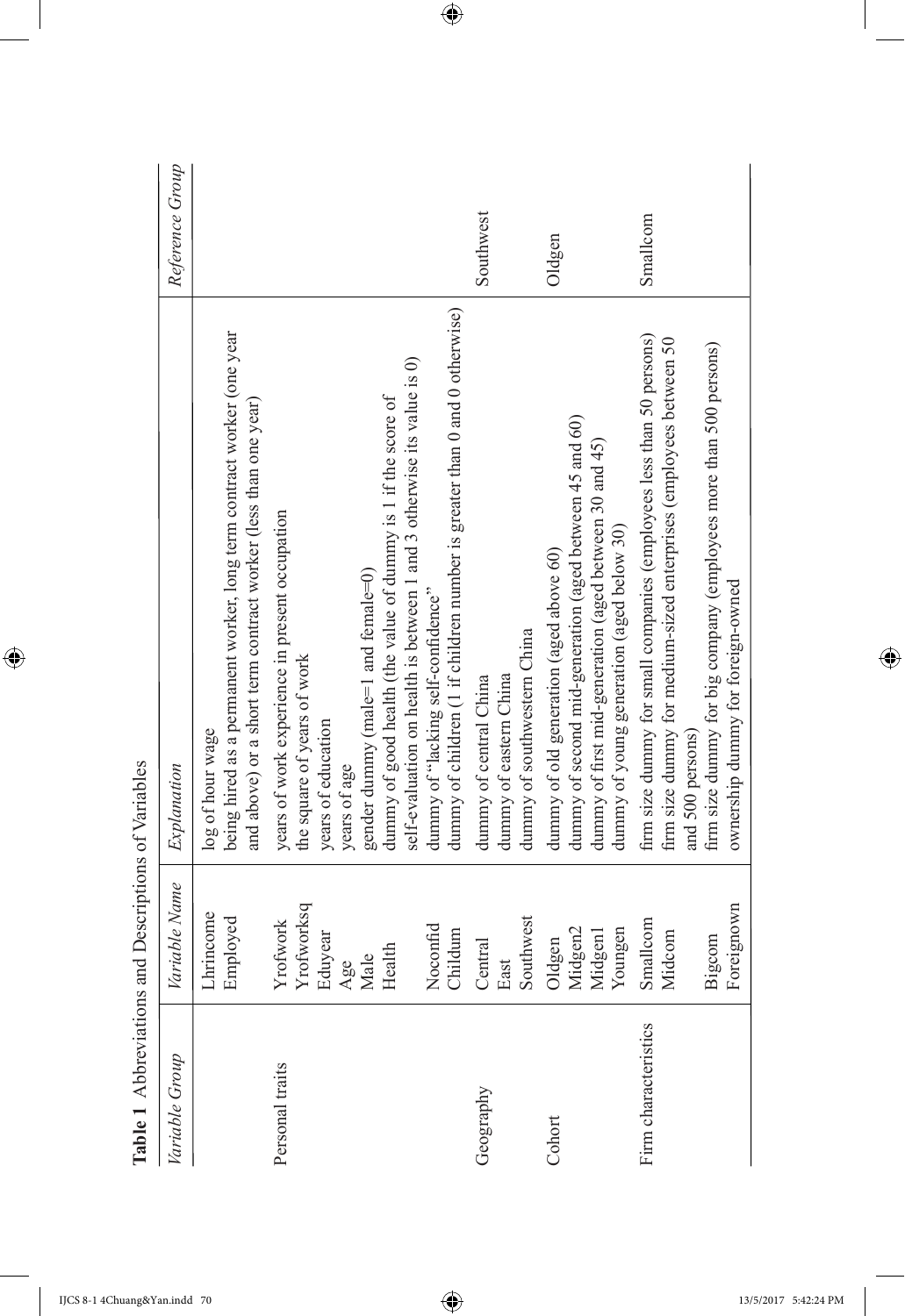| $\frac{1}{2}$  |                         |                                                                                                            |                 |
|----------------|-------------------------|------------------------------------------------------------------------------------------------------------|-----------------|
| Variable Group | Variable Name           | Explanation                                                                                                | Reference Group |
|                | Privateown<br>Stateown  | ownership dummy for private-owned<br>ownership dummy for state-owned                                       |                 |
| Industry type  | Indprim<br>Indmin       | industry dummy for Agriculture, Forestry, Animal husbandry, Fishery<br>industry dummy for Mining           | Indsalntra      |
|                | Indelewatgas<br>Indmanu | industry dummy for Production and Supply of Electricity, Gas and Water<br>industry dummy for Manufacturing |                 |
|                | Indconst                | industry dummy for Construction Enterprise                                                                 |                 |
|                | Indtransp               | industry dummy for Transport, Storage and Post Industry                                                    |                 |
|                | Indict                  | industry dummy for Information Transmission, Computer Services and                                         |                 |
|                |                         | Software Industry                                                                                          |                 |
|                | Indsalntra              | industry dummy for Wholesale and Retail Trade                                                              |                 |
|                | Indhotel                | industry dummy for Hotel and Catering Services                                                             |                 |
|                | Indfinanc               | industry dummy for Financial Intermediation                                                                |                 |
|                | Indestate               | industry dummy for Real Estate Industry                                                                    |                 |
|                | Indleasing              | industry dummy for Leasing and Business Services                                                           |                 |
|                | Indscience              | industry dummy for Scientific Research, Technical Service and Geologic                                     |                 |
|                |                         | Prospecting                                                                                                |                 |
|                | Indenvtmange            | industry dummy for Management of Water Conservancy, Environment<br>and Public Facilities                   |                 |
|                |                         |                                                                                                            |                 |
|                | Indservice              | industry dummy for Services to Households and Other Services                                               |                 |
|                | Indedu                  | industry dummy for Education                                                                               |                 |
|                | Indwelfare              | industry dummy for Health, Social Security and Social Welfare                                              |                 |
|                | Indculture              | industry dummy for Culture, Sport and Entertainment                                                        |                 |
|                | Inddomesorg             | industry dummy for Public Management and Social Organization                                               |                 |
|                | Indintlorg              | industry dummy for International Organizations                                                             |                 |
|                |                         |                                                                                                            |                 |

Table 1 (continued) **Table 1** (continued)

 $\overline{\phantom{a}}$ 

 $\bigoplus$ 

I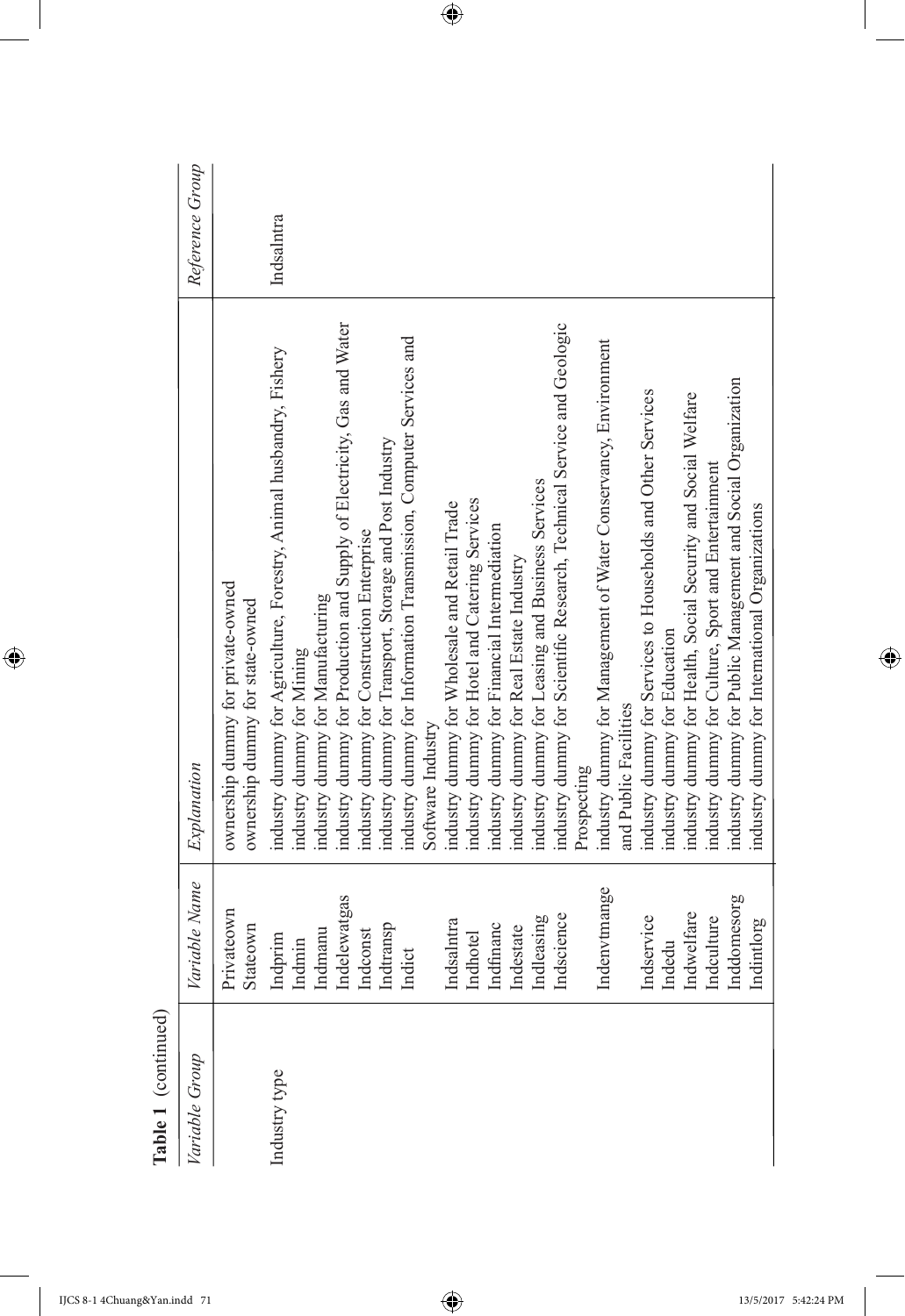|                  |      | <b>Urban Workers</b> |          |      | Migrants |          |
|------------------|------|----------------------|----------|------|----------|----------|
|                  | Obs  | Mean                 | Std.Dev. | Obs  | Mean     | Std.Dev. |
| <i>lhrincome</i> | 5643 | 2.39                 | 0.67     | 3198 | 1.78     | 0.49     |
| central          | 5790 | 0.34                 | 0.47     | 3257 | 0.38     | 0.48     |
| east             | 5790 | 0.46                 | 0.50     | 3257 | 0.46     | 0.50     |
| southwest        | 5790 | 0.20                 | 0.40     | 3257 | 0.16     | 0.37     |
| height           | 5776 | 167.05               | 7.47     | 3256 | 166.85   | 6.98     |
| yrofwork         | 5775 | 14.70                | 10.58    | 3251 | 4.94     | 4.33     |
| yrofworksq       | 5775 | 327.84               | 400.85   | 3251 | 43.17    | 88.47    |
| age              | 5770 | 40.89                | 9.77     | 3251 | 30.91    | 9.62     |
| highedu          | 5790 | 0.17                 | 0.37     | 3257 | 0.02     | 0.14     |
| midedu           | 5790 | 0.76                 | 0.43     | 3257 | 0.77     | 0.42     |
| eduyear          | 5724 | 12.44                | 3.08     | 3223 | 9.62     | 2.33     |
| lowedu           | 5790 | 0.08                 | 0.27     | 3257 | 0.21     | 0.41     |
| oldgen           | 5790 | 0.02                 | 0.14     | 3257 | 0.01     | 0.11     |
| midgen2          | 5790 | 0.37                 | 0.48     | 3257 | 0.08     | 0.27     |
| midgen1          | 5790 | 0.46                 | 0.50     | 3257 | 0.34     | 0.47     |
| youngen          | 5790 | 0.15                 | 0.36     | 3257 | 0.57     | 0.50     |
| male             | 5790 | 0.57                 | 0.49     | 3257 | 0.62     | 0.49     |
| health           | 5790 | 0.98                 | 0.13     | 3257 | 0.99     | 0.08     |
| noconfid         | 3423 | 1.44                 | 0.53     | 2890 | 1.46     | 0.57     |
| childum          | 5790 | 0.80                 | 0.40     | 3257 | 0.50     | 0.50     |
| smallcom         | 5790 | 0.31                 | 0.46     | 3257 | 0.43     | 0.49     |
| midcom           | 5790 | 0.44                 | 0.50     | 3257 | 0.14     | 0.35     |
| bigcom           | 5790 | 0.25                 | 0.43     | 3257 | 0.43     | 0.50     |
| indprim          | 5790 | 0.01                 | 0.11     | 3257 | 0.00     | 0.00     |
| indmin           | 5790 | 0.01                 | 0.11     | 3257 | 0.00     | 0.02     |
| indmanu          | 5790 | 0.20                 | 0.40     | 3257 | 0.31     | 0.46     |
| indelewatgas     | 5790 | 0.04                 | 0.20     | 3257 | 0.00     | 0.04     |
| indconst         | 5790 | 0.03                 | 0.18     | 3257 | 0.10     | 0.30     |
| indtransp        | 5790 | 0.10                 | 0.29     | 3257 | 0.03     | 0.18     |
| indict           | 5790 | 0.04                 | 0.20     | 3257 | 0.01     | 0.09     |
| indsalntra       | 5790 | 0.09                 | 0.28     | 3257 | 0.14     | 0.35     |
| indhotel         | 5790 | 0.03                 | 0.16     | 3257 | 0.16     | 0.37     |
| indfinanc        | 5790 | 0.04                 | 0.20     | 3257 | 0.00     | 0.06     |
| indestate        | 5790 | 0.02                 | 0.14     | 3257 | 0.05     | 0.21     |
| indleasing       | 5790 | 0.03                 | 0.17     | 3257 | 0.01     | 0.11     |

**Table 2** Descriptive Statistics

 $\overline{\phantom{a}}$ 

 $\bigoplus$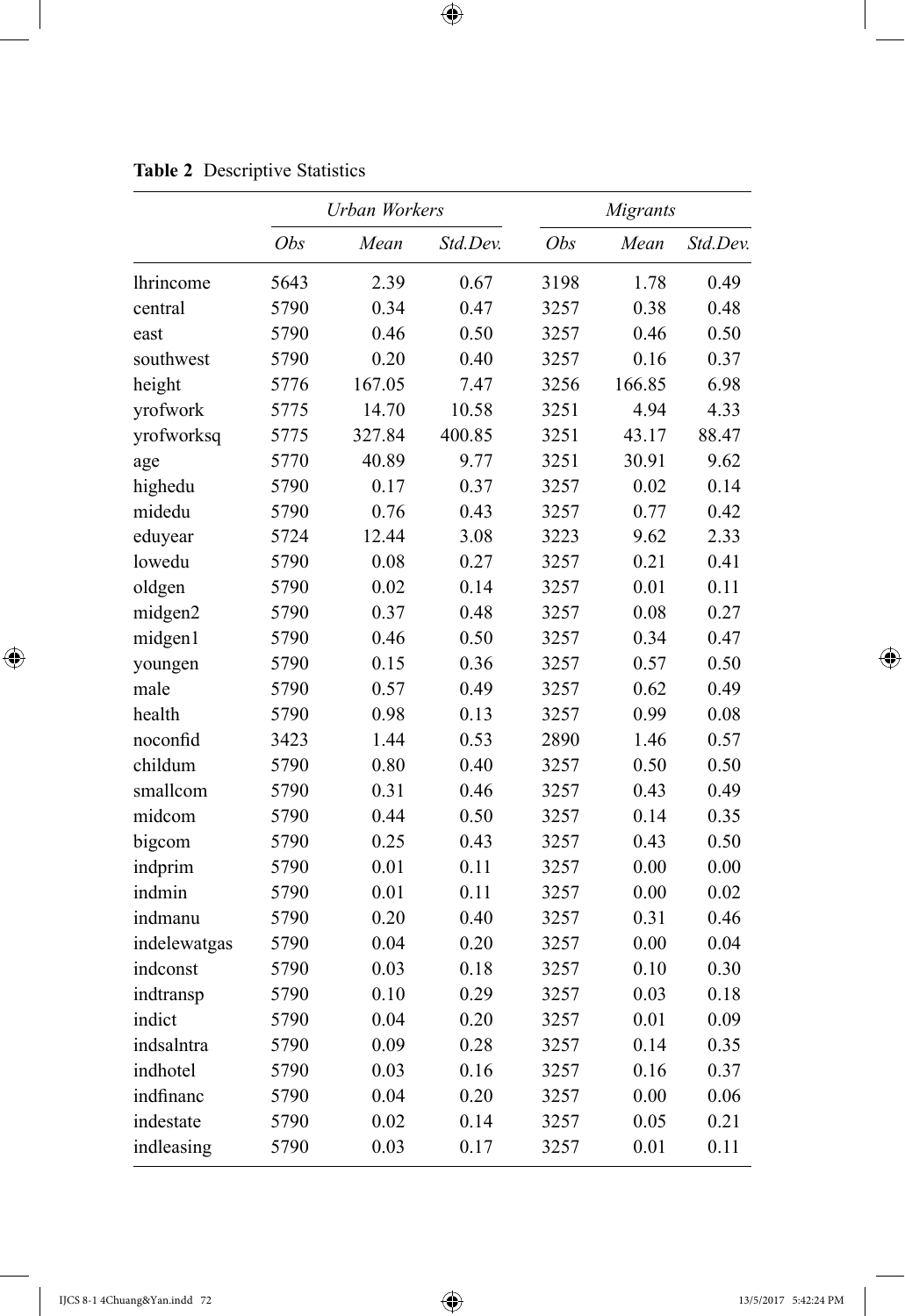⊕

|              |            | Urban Workers |                 |            | Migrants |                 |
|--------------|------------|---------------|-----------------|------------|----------|-----------------|
|              | <i>Obs</i> | Mean          | <i>Std Dev.</i> | <i>Obs</i> | Mean     | <i>Std Dev.</i> |
| indscience   | 5790       | 0.03          | 0.17            | 3257       | 0.02     | 0.15            |
| indenvtmange | 5790       | 0.01          | 0.12            | 3257       | 0.01     | 0.08            |
| indservice   | 5790       | 0.09          | 0.29            | 3257       | 0.10     | 0.30            |
| indedu       | 5790       | 0.06          | 0.24            | 3257       | 0.01     | 0.09            |
| indwelfare   | 5790       | 0.04          | 0.21            | 3257       | 0.02     | 0.15            |
| indculture   | 5790       | 0.02          | 0.14            | 3257       | 0.01     | 0.12            |
| inddomesorg  | 5790       | 0.09          | 0.29            | 3257       | 0.00     | 0.05            |
| indintlorg   | 5790       | 0.00          | 0.02            | 3257       | 0.00     | 0.00            |
| foreignown   | 5790       | 0.05          | 0.22            | 3257       | 0.10     | 0.30            |
| privateown   | 5790       | 0.18          | 0.38            | 3257       | 0.52     | 0.50            |
| stateown     | 5790       | 0.59          | 0.49            | 3257       | 0.12     | 0.32            |
| othercomtp   | 5790       | 0.19          | 0.39            | 3257       | 0.26     | 0.44            |

basic differences between urban and migrant workers. On average, urban workers received an hourly wage of RMB10.91 with average age of 40.89 years old, 12.44 years of education, and 14.7 years of work experience; while migrants received an hourly wage of RMB5.93 with average age of 30.91 years, 9.62 years of education, and 4.94 years of work experience. Among them, 15% of urban workers are below 30 years while 57% of migrants are below 30 years; 31% of migrant workers work in the manufacturing sector while only 20% of urban workers have jobs in manufacturing. Most urban workers (59%) are employed in state-owned enterprises, while most migrants (52%) are employed in private-owned firms.

In sum, the data show a general tendency that in contrast to migrant workers, urban workers on average are older, more educated, more experienced and are higher wage earners. Urban workers worked more in state-own enterprises, while migrant workers are employed mostly in private enterprises.

# **4. Estimation Results**

Tables 3 and 4 respectively provide the results of Heckit test for both urban and migrant workers. Column (1) of the wage determination in the two tables is the base model, which regresses log hourly income on personal traits of the employed. Columns (2) to (5) of the two tables additionally adds the factor of geography, age cohort, firm characteristics, and industry type, separately to the base model. Column (6) jointly adds all the factors to the base model.

⊕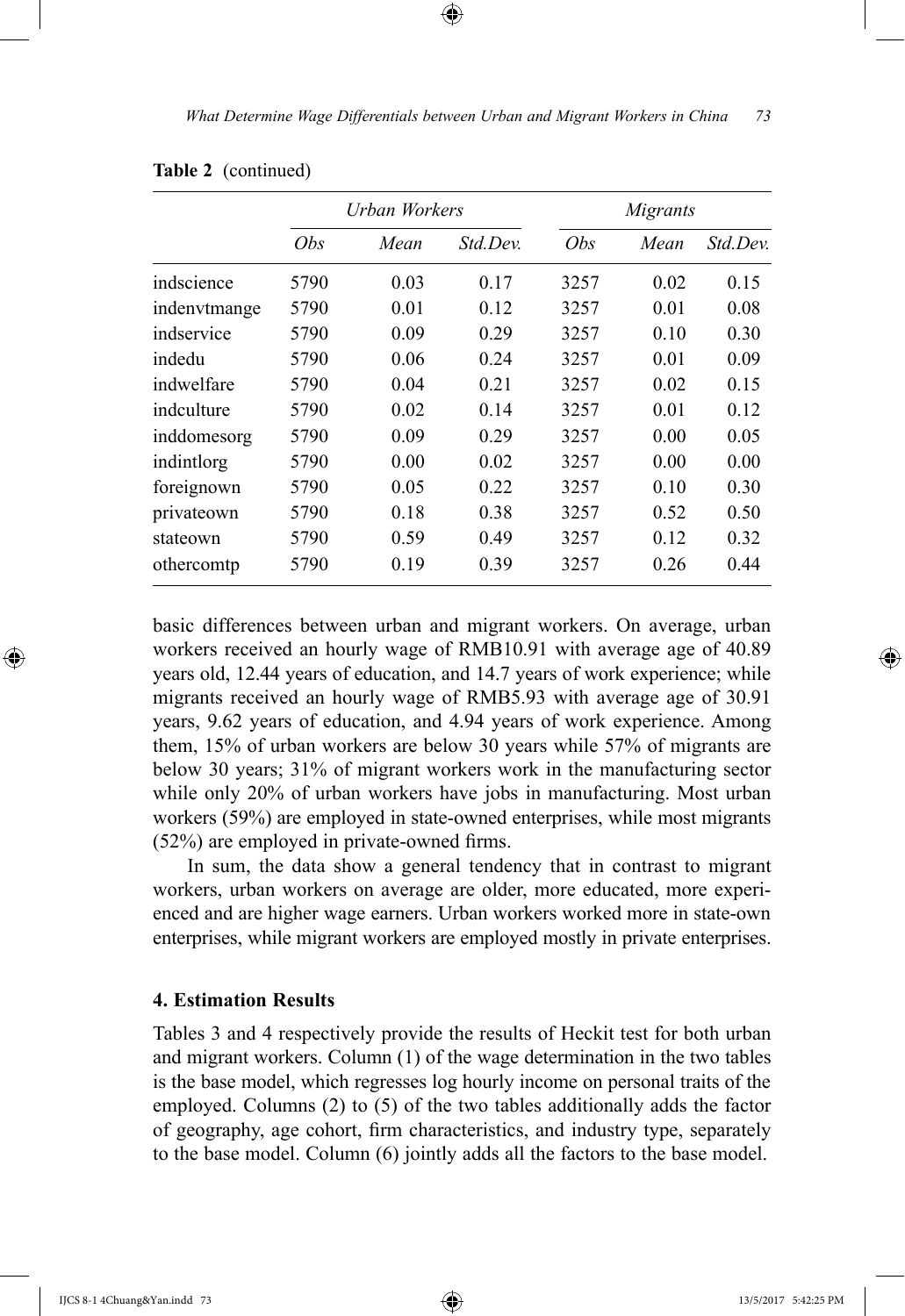| Ï<br>l                       |
|------------------------------|
| ו<br>ו                       |
| $\ddot{\sim}$<br>۱<br>)<br>١ |
| ١<br>I                       |
| י<br>י<br>l<br>ï<br>J<br>j   |
|                              |

 $\overline{\phantom{a}}$ 

 $\bigoplus$ 

Dep var  $=$  lhrincome Dep var = lhrincome

|                                                                                                                                                                                                    | $\widehat{z}$                                                                      | Personal traits (2) Personal traits (3) Personal traits (4) Personal traits (5) Personal traits<br>+ Geography | $+ Cohort$                                                                    | characteristics<br>$+ Firm$   | $+$ Industry                       | (6) Personal traits<br>$+ Geography +$<br>$Color + Firm$<br>characteristics<br>$+$ Industry |
|----------------------------------------------------------------------------------------------------------------------------------------------------------------------------------------------------|------------------------------------------------------------------------------------|----------------------------------------------------------------------------------------------------------------|-------------------------------------------------------------------------------|-------------------------------|------------------------------------|---------------------------------------------------------------------------------------------|
|                                                                                                                                                                                                    | (0.002)                                                                            | $0.000$ $(0.002)$                                                                                              | $0.005***$ (0.002)                                                            | (0.002)<br>0.003              | $0.004*$ (0.002)                   | (0.002)<br>$-0.001$                                                                         |
|                                                                                                                                                                                                    | (0.004)                                                                            | (0.004)<br>$0.031***$                                                                                          |                                                                               | (0.004)<br>$0.027***$         | (0.004)<br>$0.027***$              | (0.004)<br>$0.026***$                                                                       |
|                                                                                                                                                                                                    | (0.000)                                                                            | $0.000***$ (0.000)                                                                                             | $\begin{array}{c} 0.030^{***} \ (0.004) \\ 0.000^{***} \ (0.000) \end{array}$ | $0.000***$ (0.000)            | (0.000)<br>$0.000***$              | (0.000)<br>$0.000***$                                                                       |
| Height<br>Yrofwork<br>Yrofworksq<br>Eduyear<br>Eduyear<br>Childum<br>Male<br>Central<br>Midgen2<br>Midgen2<br>Widgen2<br>Widgen2<br>Widgen2<br>Widgen2<br>Widgen2<br>Widgen2<br>Widgen2<br>Widgen2 | (0.005)<br>$(6005**)\n0.030*** \n0.000** \n0.005*** \n0.063*** \n0.065** \n0.066*$ | $0.065***$ (0.005)<br>0.162* (0.084)                                                                           | $0.060***$ (0.006)                                                            | (0.005)<br>$0.060***$         | $0.055***$                         | $0.051***$                                                                                  |
|                                                                                                                                                                                                    | (0.084)                                                                            |                                                                                                                | (0.088)<br>$0.161$ <sup>*</sup>                                               | (0.083)<br>$0.186***$         | $(0.005)$<br>$(0.083)$<br>$0.146*$ | $(0.007)$<br>$(0.086)$<br>0.134                                                             |
|                                                                                                                                                                                                    | (0.034)                                                                            | (0.033)<br>$-0.020$                                                                                            | (0.041)<br>0.007                                                              | (0.033)<br>0.010              | (0.034)<br>0.008                   | (0.039)<br>$-0.006$                                                                         |
|                                                                                                                                                                                                    | (0.034)                                                                            | (0.035)<br>$0.123***$                                                                                          | (0.039)<br>0.061                                                              | (0.034)<br>$0.080^{\ast\ast}$ | (0.034)<br>$0.092***$              | (0.040)<br>$0.140***$                                                                       |
|                                                                                                                                                                                                    |                                                                                    | (0.030)<br>$0.251***$                                                                                          |                                                                               |                               |                                    | (0.029)<br>$0.238***$                                                                       |
|                                                                                                                                                                                                    |                                                                                    | (0.031)<br>$0.284***$                                                                                          |                                                                               |                               |                                    | $0.283***$                                                                                  |
|                                                                                                                                                                                                    |                                                                                    |                                                                                                                | (0.115)<br>$-0.146$                                                           |                               |                                    | $(0.030)$<br>$(0.118)$<br>$(0.131)$<br>$-0.146$                                             |
|                                                                                                                                                                                                    |                                                                                    |                                                                                                                | $(0.127)$<br>$(0.126)$<br>$-0.100$                                            |                               |                                    | $-0.143$                                                                                    |
|                                                                                                                                                                                                    |                                                                                    |                                                                                                                | $-0.089$                                                                      |                               |                                    | (0.129)<br>$-0.163$                                                                         |
|                                                                                                                                                                                                    |                                                                                    |                                                                                                                |                                                                               | $0.151***$ $(0.025)$          |                                    | (0.025)<br>$0.143***$                                                                       |
|                                                                                                                                                                                                    |                                                                                    |                                                                                                                |                                                                               | $0.102***$ $(0.030)$          |                                    | (0.031)<br>$0.133***$                                                                       |
|                                                                                                                                                                                                    |                                                                                    |                                                                                                                |                                                                               | (0.055)<br>$0.411***$         |                                    | (0.054)<br>$0.401***$                                                                       |
|                                                                                                                                                                                                    |                                                                                    |                                                                                                                |                                                                               | (0.035)<br>$0.076***$         |                                    | (0.034)<br>$0.080***$                                                                       |
| Stateown                                                                                                                                                                                           |                                                                                    |                                                                                                                |                                                                               | (0.028)<br>$0.164***$         |                                    | (0.028)<br>$0.127***$                                                                       |
| Indmin                                                                                                                                                                                             |                                                                                    |                                                                                                                |                                                                               |                               | (0.110)<br>$-0.098$                | (0.107)<br>$-0.083$                                                                         |

 $\bigoplus$ 

I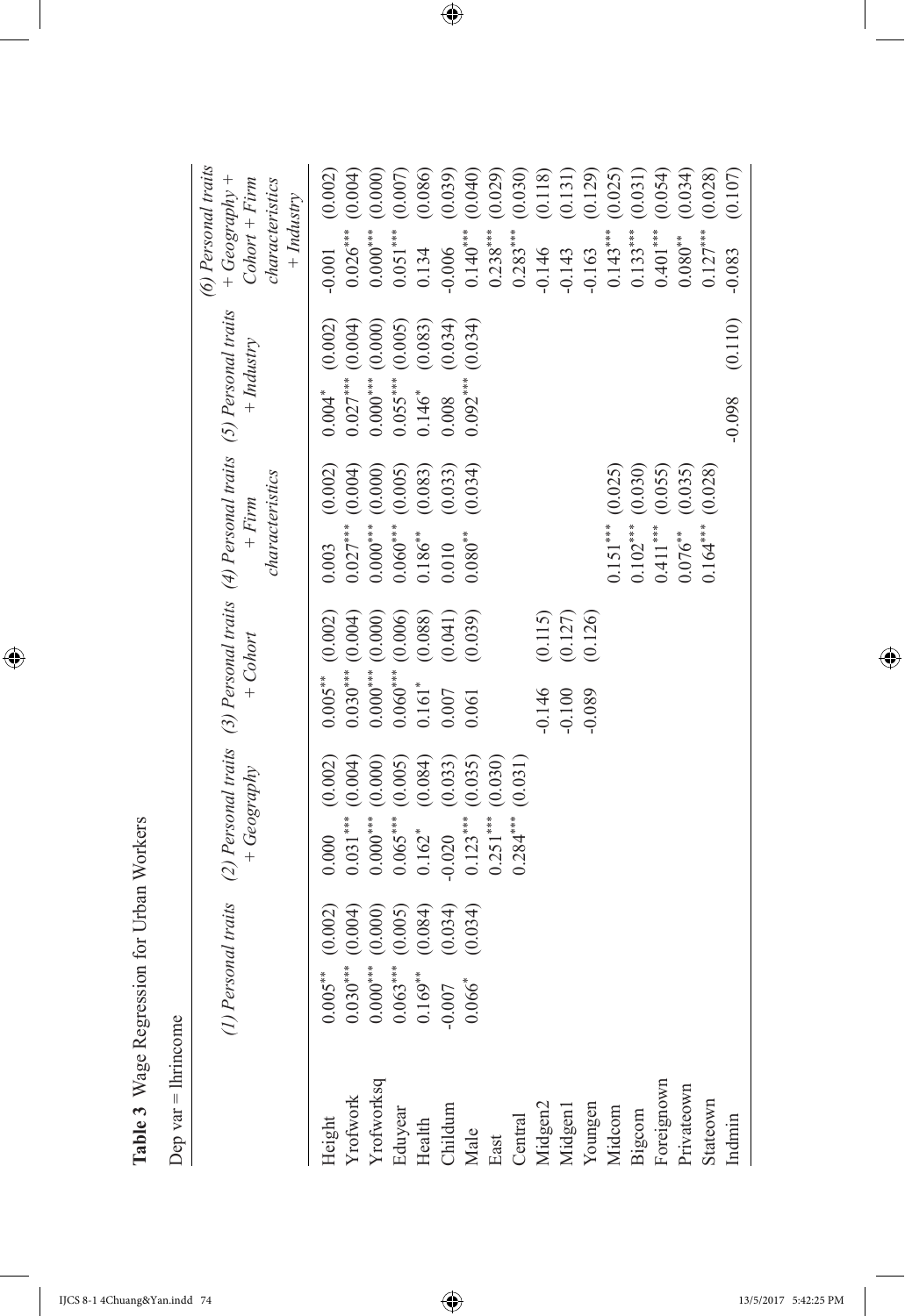| ٩<br><u>r</u> |
|---------------|

| ļ<br>Ş |
|--------|
| i      |
|        |
| đ      |
|        |
|        |

|                            |                     | (1) Personal traits (2) Personal traits (3) Personal traits (4) Personal traits (5) Personal traits<br>$+ Geography$ | $+ Cohort$          | characteristics<br>$+ Firm$ |         | $+$ Industry |         | $+ Geography +$<br>$Color + Firm$<br>characteristics<br>$+$ Industry |         |
|----------------------------|---------------------|----------------------------------------------------------------------------------------------------------------------|---------------------|-----------------------------|---------|--------------|---------|----------------------------------------------------------------------|---------|
| ndmanu                     |                     |                                                                                                                      |                     |                             |         | $-0.060$     | (0.041) | $-0.112***$                                                          | (0.041) |
| ndelewatgas                |                     |                                                                                                                      |                     |                             |         | $0.135***$   | (0.064) | $0.113*$                                                             | (0.063) |
| Indconst                   |                     |                                                                                                                      |                     |                             |         | 0.037        | (0.068) | 0.018                                                                | (0.067) |
| indtransp                  |                     |                                                                                                                      |                     |                             |         | $-0.003$     | (0.048) | $-0.046$                                                             | (0.048) |
| Indict                     |                     |                                                                                                                      |                     |                             |         | $0.258***$   | (0.061) | $0.197***$                                                           | (0.060) |
| Indhotel                   |                     |                                                                                                                      |                     |                             |         | $0.001$      | (0.075) | 0.013                                                                | (0.073) |
| Indfinanc                  |                     |                                                                                                                      |                     |                             |         | $0.298***$   | (0.061) | $0.289***$                                                           | (0.060) |
| Indestate                  |                     |                                                                                                                      |                     |                             |         | $0.240***$   | (0.086) | $0.285***$                                                           | (0.083) |
| ndleasing                  |                     |                                                                                                                      |                     |                             |         | 0.094        | (0.073) | 0.111                                                                | (0.071) |
|                            |                     |                                                                                                                      |                     |                             |         | $0.154***$   | (0.071) | $0.163***$                                                           | (0.070) |
| Indscience<br>Indenvtmange |                     |                                                                                                                      |                     |                             |         | 0.046        | (0.094) | $-0.009$                                                             | (0.092) |
| ndservice                  |                     |                                                                                                                      |                     |                             |         | $-0.171***$  | (0.046) | $-0.121***$                                                          | (0.045) |
| Indedu                     |                     |                                                                                                                      |                     |                             |         | $0.155***$   | (0.053) | $0.131***$                                                           | (0.053) |
| Indwelfare                 |                     |                                                                                                                      |                     |                             |         | $0.187***$   | (0.059) | $0.145***$                                                           | (0.059) |
| ndculture                  |                     |                                                                                                                      |                     |                             |         | 0.116        | (0.079) | 0.109                                                                | (0.077) |
| nddomesorg                 |                     |                                                                                                                      |                     |                             |         | $0.151***$   | (0.046) | $0.155***$                                                           | (0.048) |
| Lambda                     | $-0.165***$ (0.057) | $-0.153***$ (0.059)                                                                                                  | $-0.194$ ** (0.084) | $-0.125***$                 | (0.057) | $-0.134***$  | (0.057) | $-0.158$ <sup>*</sup>                                                | (0.092) |
| cons                       | (0.385)<br>0.444    | (0.383)<br>$0.939***$                                                                                                | (0.452)<br>0.611    | 0.464                       | (0.379) | 0.592        | (0.379) | $1.343***$                                                           | (0.449) |

*(6) Personal traits*

(6) Personal traits

 $\overline{\phantom{a}}$ 

 $\bigoplus$ 

IJCS 8-1 4Chuang&Yan.indd 75 13/5/2017 5:42:25 PM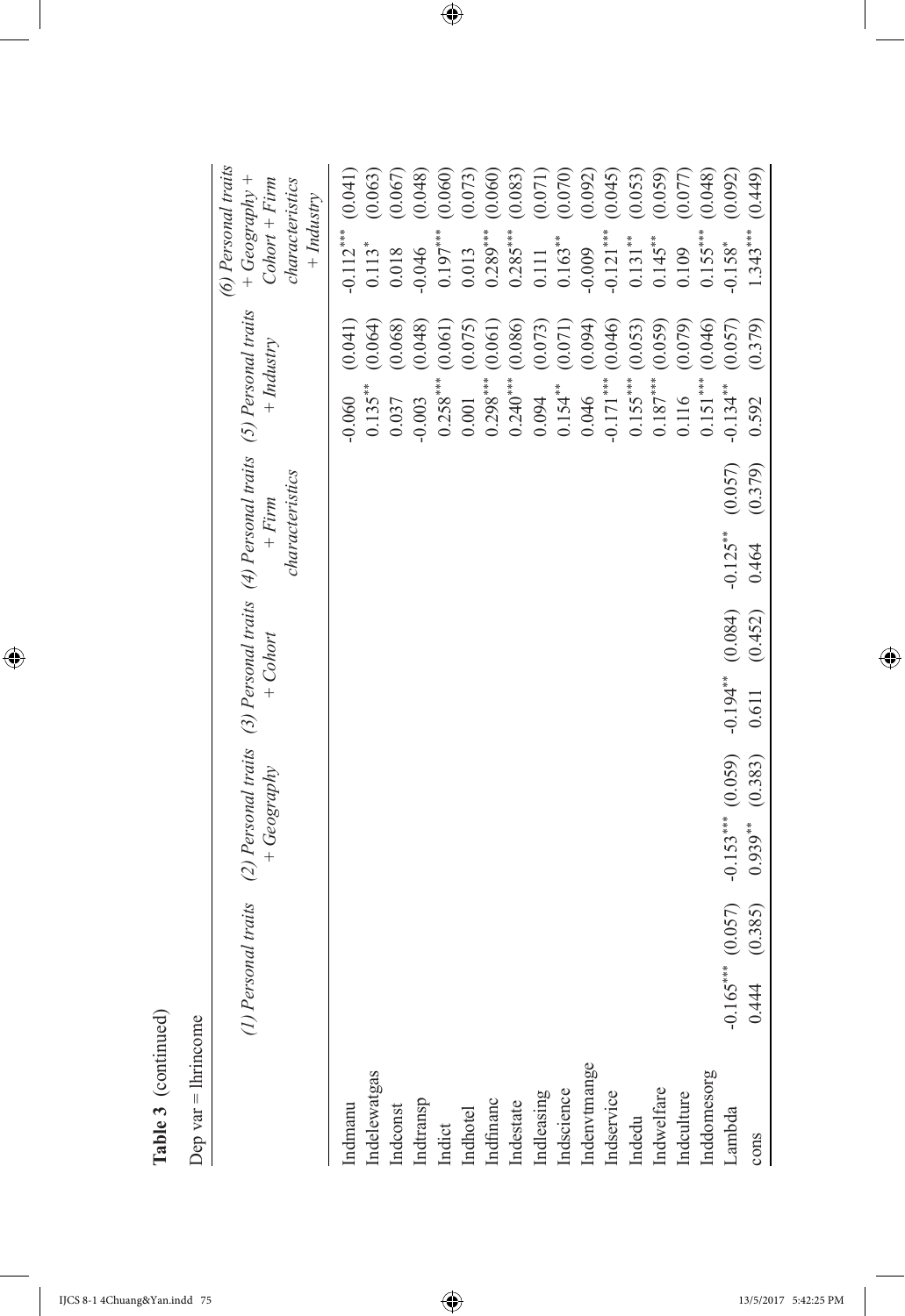|                                        | (1) Personal traits                                                                                             | $+ Geography$                                | $+$ Cohort                                     | (2) Personal traits (3) Personal traits (4) Personal traits (5) Personal traits<br>characteristics<br>$+ Firm$ | $+$ Industry                                | (6) Personal traits<br>+ $Geography$ +<br>characteristics<br>$Color + Firm$<br>$+$ Industry |
|----------------------------------------|-----------------------------------------------------------------------------------------------------------------|----------------------------------------------|------------------------------------------------|----------------------------------------------------------------------------------------------------------------|---------------------------------------------|---------------------------------------------------------------------------------------------|
| Age                                    | $-0.047***$ (0.005)                                                                                             | $-0.047***$ (0.005)                          | $-0.047***$ (0.005)                            | $-0.047***(0.005)$                                                                                             | $-0.047***$ (0.005)                         | $-0.047***$ (0.005)                                                                         |
| Health                                 | (0.097)<br>$-0.135***$ (0.032)<br>$0.571***$                                                                    | (0.097)<br>$-0.135***$ (0.032)<br>$0.571***$ | (0.097)<br>$-0.135***$ $(0.032)$<br>$0.571***$ | (0.097)<br>$-0.135***$ (0.032)<br>$0.571***$                                                                   | $0.571***$ $(0.097)$<br>$-0.135***$ (0.032) | (0.097)<br>$0.135***$ (0.032)<br>$0.571***$                                                 |
| Noconfid<br>Eduyear<br>Childum<br>Male |                                                                                                                 | (0.006)<br>$0.116***$                        | $0.116***$ (0.006)                             | (0.006)<br>$0.116***$                                                                                          | $0.116***$ (0.006)                          | $0.116***$ (0.006)                                                                          |
|                                        | $\begin{array}{c} 0.116^{***} \ (0.006) \\ 0.169^{**} \ (0.077) \\ 0.586^{***} \ (0.037) \end{array}$           | (0.077)<br>$0.169***$                        | (0.077)<br>$0.169***$                          | (0.077)<br>$0.169***$                                                                                          | (0.077)<br>$0.169***$                       | (0.077)<br>$0.169***$                                                                       |
|                                        |                                                                                                                 | (0.037)<br>$0.586***$                        | $0.586***$ (0.037)                             | (0.037)<br>$0.586***$                                                                                          | $0.586***$ (0.037)                          | (0.037)<br>$0.586***$                                                                       |
| East                                   | (0.048)<br>$0.152***$                                                                                           | (0.048)<br>$0.152***$                        | $0.152***$ $(0.048)$                           | (0.048)<br>$0.152***$                                                                                          | $0.152***$ $(0.048)$                        | (0.048)<br>$0.152***$                                                                       |
| Central<br>Midgen2<br>Midgen1          | (0.050)<br>$-0.107***$                                                                                          | (0.050)<br>$-0.107***$                       | (0.050)<br>$-0.107$ **                         | (0.050)<br>$-0.107***$                                                                                         | (0.050)<br>$-0.107***$                      | (0.050)<br>$-0.107$ <sup>**</sup>                                                           |
|                                        | (0.094)                                                                                                         | (0.094)<br>$0.955***$                        | $0.955***$ (0.094)                             | (0.094)<br>$0.955***$                                                                                          | $0.955***$ (0.094)                          | (0.094)<br>$0.955***$                                                                       |
|                                        | (0.136)<br>$0.764***$<br>0.076                                                                                  | (0.136)<br>$0.764***$                        | $0.764***$ (0.136)                             | (0.136)<br>$0.764***$                                                                                          | $0.764***$ (0.136)                          | (0.136)<br>$1***$ (                                                                         |
| Youngen                                | (0.187)                                                                                                         | (0.187)<br>0.076                             | (0.187)<br>0.076                               | (0.187)<br>0.076                                                                                               | (0.187)<br>0.076                            | (0.187)<br>0.076                                                                            |
| Cons                                   | (0.331)<br>$601$ <sup>*</sup>                                                                                   | (0.331)<br>$-0.601$ <sup>*</sup>             | (0.331)<br>$-0.601$ <sup>*</sup>               | (0.331)<br>$-0.601$ <sup>*</sup>                                                                               | (0.331)<br>$-0.601$ <sup>*</sup>            | (0.331)<br>$0.601*$                                                                         |
| obs.                                   |                                                                                                                 |                                              | 6257                                           | 6257                                                                                                           | 6257                                        | 6257                                                                                        |
| censored_obs.                          |                                                                                                                 |                                              | 2957                                           | 2957                                                                                                           | 2957                                        | 2957                                                                                        |
| meensored_obs.                         |                                                                                                                 |                                              | 3300                                           | 3300                                                                                                           | 3300                                        | 3300                                                                                        |
| $\mbox{Wald}\_{\mbox{chi}^2}$          |                                                                                                                 |                                              | 355.58                                         | 488.99                                                                                                         | 515.41                                      | 768.61                                                                                      |
|                                        | Note: Significance level: $1\% =$ ***, $5\% =$ *** and $10\% =$ *. For explanations of abbreviations, see Table |                                              |                                                |                                                                                                                |                                             |                                                                                             |

Table 3 (continued) **Table 3** (continued)

 $\bigoplus$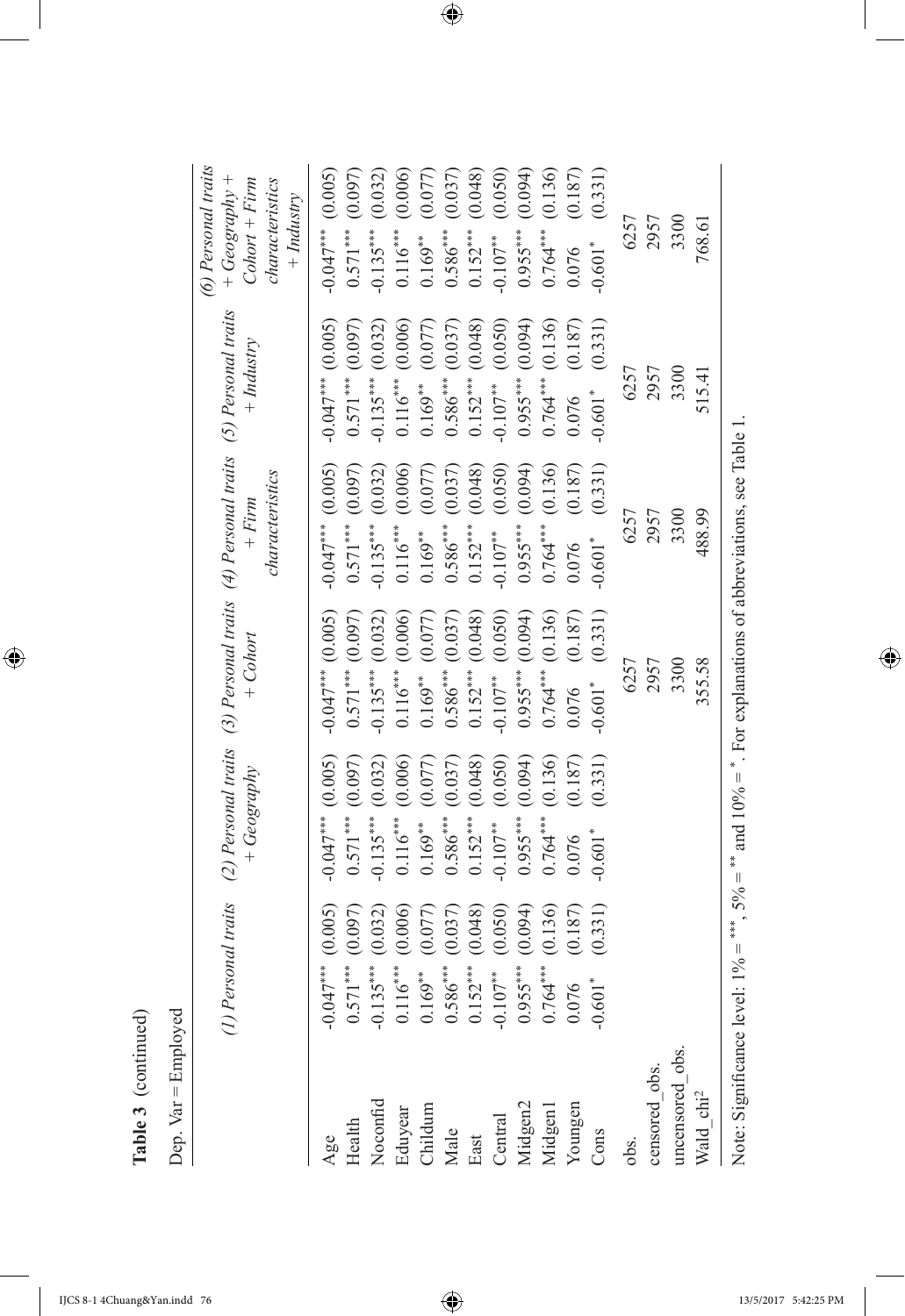| j                                   |
|-------------------------------------|
| i<br>١<br>Ï                         |
| $\ddot{\phantom{0}}$<br>١<br>֕<br>ţ |
| ちくてくるく<br>Ì<br>ļ                    |
| i<br>l<br>Ì<br>j<br>ì               |
|                                     |

Dep var  $=$  lhrincome Dep var = lhrincome

*(6) Personal traits*

(6) Personal traits

 $\overline{\phantom{a}}$ 

 $\bigoplus$ 

|                                                                                                                                                                         |                                                                                                                                                                                                                                           | (1) Personal traits (2) Personal traits (3) Personal traits (4) Personal traits (5) Personal traits<br>$+ Geography$ | $+$ Cohort             | characteristics<br>$+ Firm$ | $+$ Industry              | $+ Geography +$<br>$Color + Firm$<br>characteristics<br>$+$ Industry |
|-------------------------------------------------------------------------------------------------------------------------------------------------------------------------|-------------------------------------------------------------------------------------------------------------------------------------------------------------------------------------------------------------------------------------------|----------------------------------------------------------------------------------------------------------------------|------------------------|-----------------------------|---------------------------|----------------------------------------------------------------------|
|                                                                                                                                                                         |                                                                                                                                                                                                                                           | $0.006***$ (0.002)                                                                                                   | $0.010***$ (0.002)     | $0.009***$ (0.002)          | $0.010***$ (0.002)        | (0.002)<br>$0.006***$                                                |
|                                                                                                                                                                         |                                                                                                                                                                                                                                           | (0.005)<br>$0.051***$                                                                                                | $0.053***$ (0.005)     | $0.051***$ (0.005)          | (0.005)<br>$0.055***$ (1) | $0.042***$ (0.005)                                                   |
|                                                                                                                                                                         |                                                                                                                                                                                                                                           | (0.000)<br>$-0.002***$                                                                                               | $-0.002***$ (0.000)    | (0.000)<br>$-0.002***$      | (0.000)<br>$-0.002***$    | (0.000)<br>$-0.001***$                                               |
|                                                                                                                                                                         |                                                                                                                                                                                                                                           | (0.003)<br>$0.058***$                                                                                                | $0.055***$ (0.004)     | (0.004)<br>$0.051***$       | (0.004)<br>$0.053***$     | (0.003)<br>$0.053***$                                                |
| Height<br>Yrofworks<br>Yrofworksq<br>Eduyear<br>Elath Childum<br>Cantal<br>Central<br>Midgen1<br>Widgen1<br>Widgen1<br>Widgen1<br>Widgen1<br>Bigcom<br>Bigcom<br>Bigcom | $\begin{array}{c} 0.010^{***} \ (0.002) \\ 0.058^{***} \ (0.005) \\ -0.002^{***} \ (0.000) \\ 0.055^{***} \ (0.000) \\ 0.055^{***} \ (0.004) \\ 0.191^{*} \ (0.101) \\ 0.003 \ (0.101) \\ 0.003 \ (0.018) \\ 0.004 \ (0.026) \end{array}$ | (0.097)<br>$0.185*$                                                                                                  | (0.101)<br>$0.208***$  | (0.098)<br>$0.186*$         | (0.099)<br>0.154          | (0.094)<br>$0.163*$                                                  |
|                                                                                                                                                                         |                                                                                                                                                                                                                                           | (0.018)<br>0.020                                                                                                     | (0.025)<br>$-0.055***$ | (0.018)<br>$-0.001$         | (0.018)<br>$-0.009$       | (0.023)<br>$-0.015$                                                  |
|                                                                                                                                                                         |                                                                                                                                                                                                                                           | (0.025)<br>$0.055***$                                                                                                | (0.037)<br>$-0.114***$ | (0.025)<br>0.018            | (0.026)<br>$-0.024$       | (0.032)<br>$-0.049$                                                  |
|                                                                                                                                                                         |                                                                                                                                                                                                                                           | (0.023)<br>$0.361***$                                                                                                |                        |                             |                           | (0.026)<br>$0.312***$                                                |
|                                                                                                                                                                         |                                                                                                                                                                                                                                           | (0.024)<br>$0.261***$                                                                                                |                        |                             |                           | (0.026)<br>$0.190***$                                                |
|                                                                                                                                                                         |                                                                                                                                                                                                                                           |                                                                                                                      | $0.448***$ (0.112)     |                             |                           | (0.098)<br>$0.388***$                                                |
|                                                                                                                                                                         |                                                                                                                                                                                                                                           |                                                                                                                      | $0.697***$ (0.121)     |                             |                           | (0.106)<br>$0.619***$                                                |
|                                                                                                                                                                         |                                                                                                                                                                                                                                           |                                                                                                                      | $0.459***$ (0.111)     |                             |                           | (0.096)<br>$0.464***$                                                |
|                                                                                                                                                                         |                                                                                                                                                                                                                                           |                                                                                                                      |                        | (0.025)<br>0.005            |                           | (0.024)<br>$-0.015$                                                  |
|                                                                                                                                                                         |                                                                                                                                                                                                                                           |                                                                                                                      |                        | (0.018)<br>$0.116***$       |                           | (0.019)<br>$0.077***$                                                |
|                                                                                                                                                                         |                                                                                                                                                                                                                                           |                                                                                                                      |                        | (0.031)<br>$0.160***$       |                           | (0.031)<br>$0.116***$                                                |
|                                                                                                                                                                         |                                                                                                                                                                                                                                           |                                                                                                                      |                        | (0.019)<br>$-0.052***$      |                           | (0.018)<br>$-0.026$                                                  |
| Stateown                                                                                                                                                                |                                                                                                                                                                                                                                           |                                                                                                                      |                        | (0.028)<br>0.008            |                           | (0.027)<br>0.012                                                     |
| Indmin                                                                                                                                                                  |                                                                                                                                                                                                                                           |                                                                                                                      |                        |                             | (0.442)<br>0.357          | (0.427)<br>0.350                                                     |
|                                                                                                                                                                         |                                                                                                                                                                                                                                           |                                                                                                                      |                        |                             |                           |                                                                      |

 $\bigoplus$ 

IJCS 8-1 4Chuang&Yan.indd 77 13/5/2017 5:42:25 PM

 $\overline{\phantom{a}}$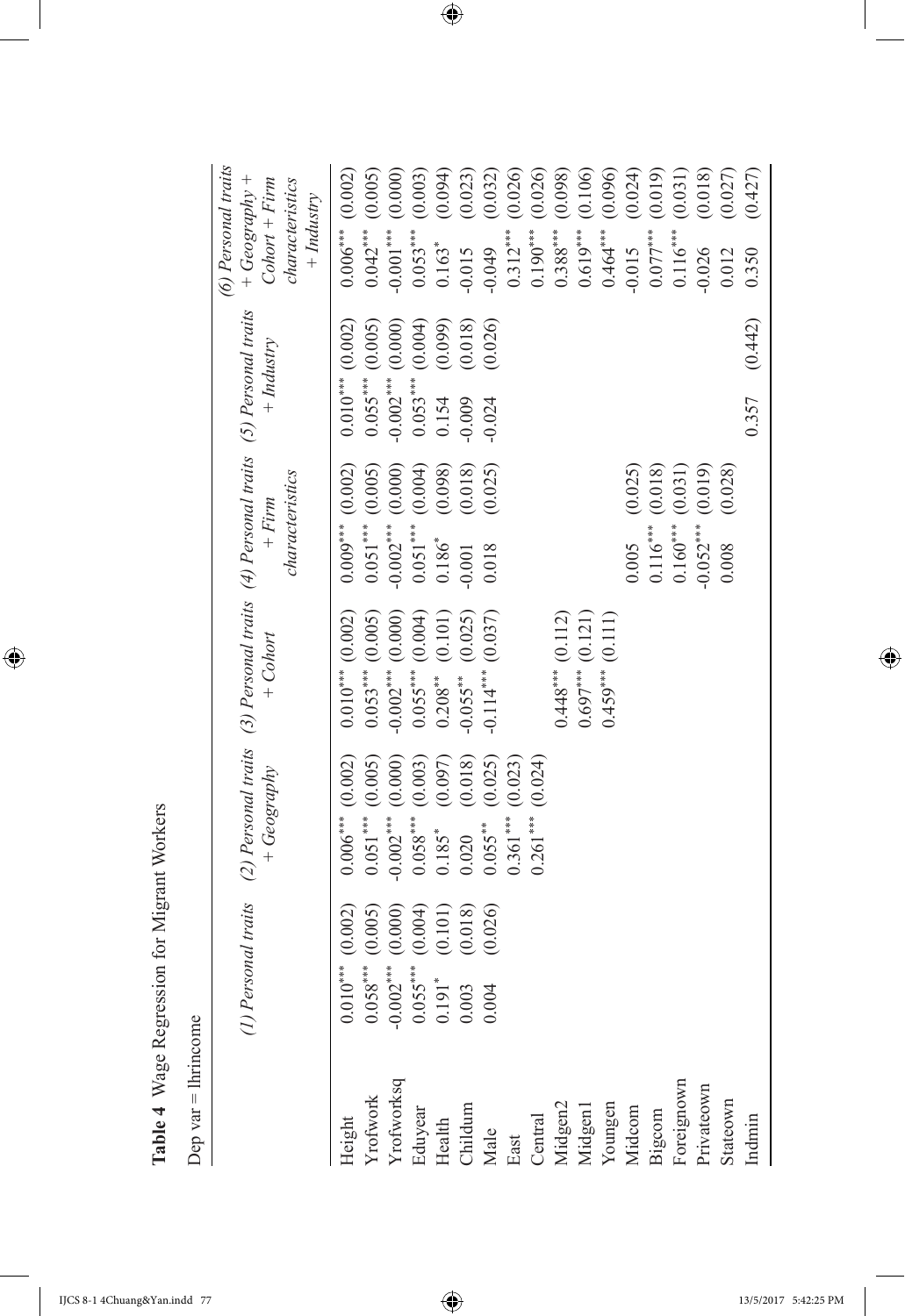| $\overline{\phantom{0}}$ |
|--------------------------|
|                          |
|                          |
| ı                        |
|                          |
| ׇ֦֡֡                     |
| i<br>۶                   |
|                          |

| ٢<br>Š |  |
|--------|--|
| I<br>ċ |  |
|        |  |

 $\overline{\phantom{a}}$ 

 $\bigoplus$ 

|              | (1) Personal traits |         | $+ Geography$ |         | (2) Personal traits (3) Personal traits (4) Personal traits (5) Personal traits<br>$+ Cohort$ |         | characteristics<br>$+ Firm$ |         |                       | $+$ Industry | (6) Personal traits<br>+ $Geography$ +<br>$Color + Firm$<br>characteristics<br>$+$ Industry |         |
|--------------|---------------------|---------|---------------|---------|-----------------------------------------------------------------------------------------------|---------|-----------------------------|---------|-----------------------|--------------|---------------------------------------------------------------------------------------------|---------|
| Indmanu      |                     |         |               |         |                                                                                               |         |                             |         | $0.144***$ $(0.025)$  |              | 0.040                                                                                       | (0.026) |
| indelewatgas |                     |         |               |         |                                                                                               |         |                             |         | 0.223                 | (0.219)      | 0.090                                                                                       | (0.209) |
| Indconst     |                     |         |               |         |                                                                                               |         |                             |         | $0.144***$            | (0.034)      | $0.103***$                                                                                  | (0.033) |
| Indtransp    |                     |         |               |         |                                                                                               |         |                             |         | 0.060                 | (0.048)      | 0.009                                                                                       | (0.046) |
| Indict       |                     |         |               |         |                                                                                               |         |                             |         | $0.185***$            | (0.090)      | $0.156*$                                                                                    | (0.086) |
| Indhotel     |                     |         |               |         |                                                                                               |         |                             |         | $-0.118***$           | (0.028)      | $-0.102$                                                                                    | (0.027) |
| Indfinanc    |                     |         |               |         |                                                                                               |         |                             |         | 0.089                 | (0.123)      | 0.127                                                                                       | (0.118) |
| Indestate    |                     |         |               |         |                                                                                               |         |                             |         | 0.029                 | (0.041)      | 0.046                                                                                       | (0.040) |
| Indleasing   |                     |         |               |         |                                                                                               |         |                             |         | $0.245***$            | (0.072)      | $0.232***$                                                                                  | (0.069) |
| Indscience   |                     |         |               |         |                                                                                               |         |                             |         | $0.139***$            | (0.055)      | $0.104***$                                                                                  | (0.052) |
| indenvtmange |                     |         |               |         |                                                                                               |         |                             |         | $-0.025$              | (0.103)      | $-0.045$                                                                                    | (0.099) |
| Indservice   |                     |         |               |         |                                                                                               |         |                             |         | $-0.025$              | (0.032)      | $-0.054$ <sup>*</sup>                                                                       | (0.031) |
| Indedu       |                     |         |               |         |                                                                                               |         |                             |         | 0.115                 | (0.090)      | 0.111                                                                                       | (0.086) |
| indwelfare   |                     |         |               |         |                                                                                               |         |                             |         | $-0.090$              | (0.057)      | $-0.129***$                                                                                 | (0.054) |
| Indculture   |                     |         |               |         |                                                                                               |         |                             |         | 0.087                 | (0.068)      | 0.095                                                                                       | (0.064) |
| Inddomesorg  |                     |         |               |         |                                                                                               |         |                             |         | $-0.264$ <sup>*</sup> | (0.147)      | $-0.355***$                                                                                 | (0.140) |
| Lambda       | 0.009               | (0.069) | $0.120*$      | (0.067) | $-0.755***$ (0.146)                                                                           |         | 0.075                       | (0.068) | 670.049               | (0.068)      | $-0.411***$                                                                                 | (0.132) |
| Cons         | $-0.779***$ (0.292) |         | $-0.518*$     | (0.283) | $-0.482$                                                                                      | (0.324) | $-0.725***$                 | (0.286) | $-0.840***$           | (0.286)      | $-0.376$                                                                                    | (0.298) |

 $\bigoplus$ 

IJCS 8-1 4Chuang&Yan.indd 78 13/5/2017 5:42:25 PM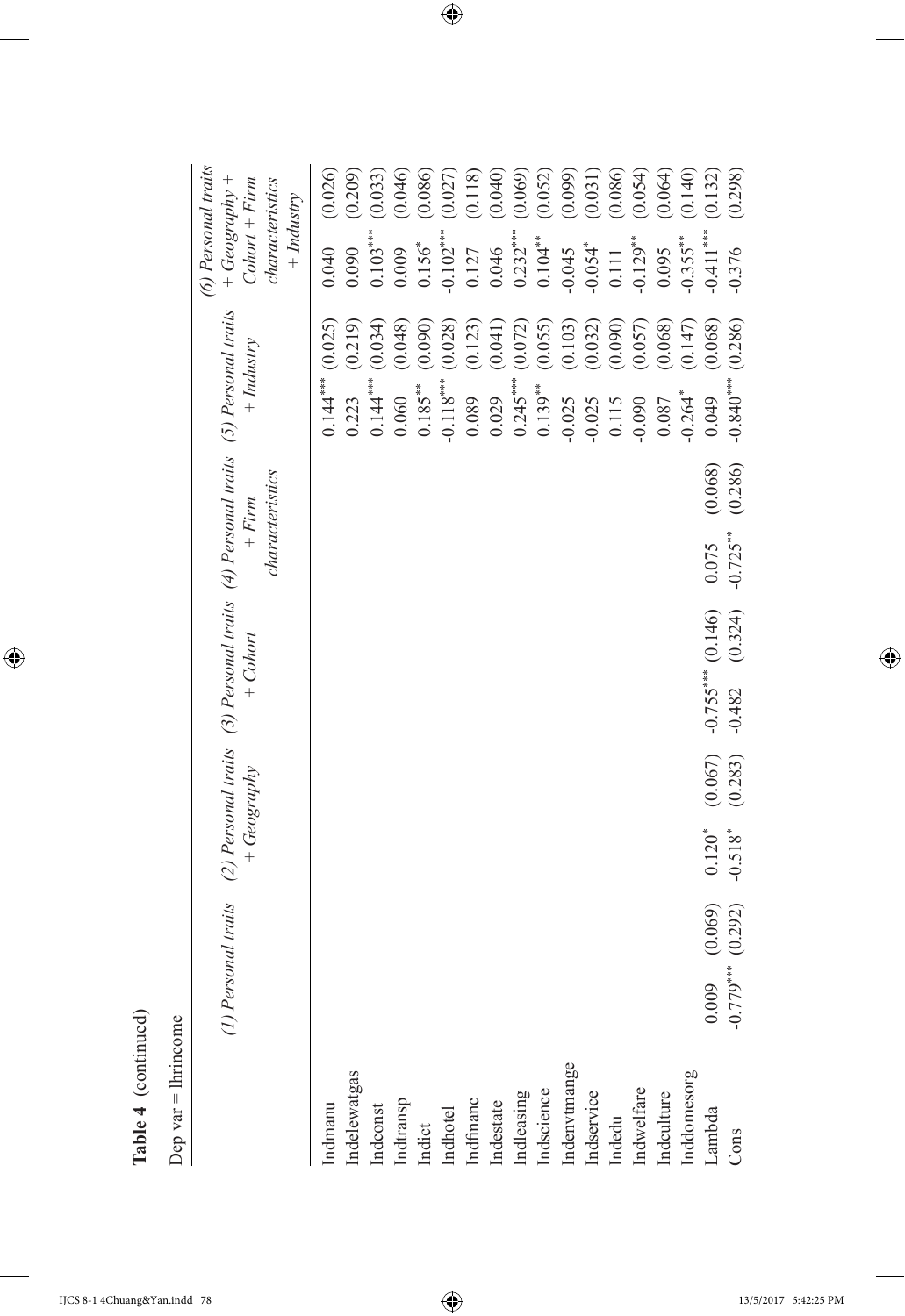|                           | (1) Personal traits                                                                        |                               | (2) Personal traits (3) Personal traits (4) Personal traits (5) Personal traits<br>$+ Geography$ |                               |                                                   | $+$ Cohort         |                           | characteristics<br>$+ Firm$              |                                         | $+$ Industry       | (6) Personal traits<br>$+ Geography +$<br>$Color + Firm$<br>characteristics<br>$+$ <i>Industry</i> |                                   |
|---------------------------|--------------------------------------------------------------------------------------------|-------------------------------|--------------------------------------------------------------------------------------------------|-------------------------------|---------------------------------------------------|--------------------|---------------------------|------------------------------------------|-----------------------------------------|--------------------|----------------------------------------------------------------------------------------------------|-----------------------------------|
| Noconfid<br>Health<br>Age | $0.622***$<br>0.004<br>0.008                                                               | (0.005)<br>(0.162)<br>(0.029) | $0.622***$<br>$-0.004$<br>0.008                                                                  | (0.005)<br>(0.162)<br>(0.029) | $-0.004$ $(0.005)$<br>$0.622***$ (0.162)<br>0.008 | (0.029)            | $-0.004$<br>0.008         | (0.005)<br>$0.622***$ (0.162)<br>(0.029) | $0.622***$ (0.162)<br>$-0.004$<br>0.008 | (0.005)<br>(0.029) | $0.622***$ (0.162)<br>$-0.004$<br>0.008                                                            | (0.005)<br>(0.029)                |
| Eduyear<br>Childum        | $0.100***$<br>$-0.295***$                                                                  | (0.008)<br>(0.053)            | $0.100***$<br>$-0.295***$                                                                        | (0.008)<br>(0.053)            | $0.100***$ (0.008)<br>$-0.295***$                 | (0.053)            | $0.100***$<br>$-0.295***$ | (0.008)<br>(0.053)                       | $0.100***$<br>$-0.295***$               | (0.008)<br>(0.053) | $0.100***$<br>$-0.295***$                                                                          | (0.008)<br>(0.053)                |
| Male<br>East              | $0.214***$<br>0.022                                                                        | (0.029)<br>(0.041)            | $0.214***$<br>0.022                                                                              | (0.029)<br>(0.041)            | $0.214***$ $(0.029)$<br>0.022                     | (0.041)            | $0.214***$<br>0.022       | (0.029)<br>(0.041)                       | $0.214***$<br>0.022                     | (0.029)<br>(0.041) | $0.214***$<br>0.022                                                                                | (0.029)                           |
| Midgen2<br>Central        | $-0.226$<br>0.023                                                                          | (0.188)<br>(0.042)            | $-0.226$<br>0.023                                                                                | (0.042)<br>(0.188)            | 0.226<br>0.023                                    | (0.042)<br>(0.188) | 0.226<br>0.023            | (0.188)<br>(0.042)                       | 0.226<br>0.023                          | (0.042)<br>(0.188) | $-0.226$<br>0.023                                                                                  | $(0.041)$<br>$(0.042)$<br>(0.188) |
| Youngen<br>Midgenl        | $0.628***$<br>$-0.196$                                                                     | (0.048)<br>(0.211)            | $0.628***$<br>$-0.196$                                                                           | (0.048)<br>(0.211)            | $0.628***$<br>$-0.196$                            | (0.048)<br>(0.211) | $0.628***$<br>0.196       | (0.048)<br>(0.211)                       | $0.628***$<br>0.196                     | (0.048)<br>(0.211) | $0.628***$<br>$-0.196$                                                                             | (0.211)<br>(0.048)                |
| Cons                      | $1.565***$                                                                                 | (0.089)                       | $-1.565***$                                                                                      | (0.089)                       | $-1.565***$ (0.089)                               |                    | $-1.565***$               | (0.089)                                  | $-1.565***$                             | (0.089)            | $-1.565***$                                                                                        | (0.089)                           |
| obs.                      | 8325                                                                                       |                               | 8325                                                                                             |                               | 8325                                              |                    | 8325                      |                                          | 8325                                    |                    | 8325                                                                                               |                                   |
| censored_obs.             | 5169                                                                                       |                               | 5169                                                                                             |                               | 5169                                              |                    | 5169                      |                                          | 5169                                    |                    | 5169                                                                                               |                                   |
| uncensored obs.           | 3156                                                                                       |                               | 3156                                                                                             |                               | 3156                                              |                    | 3156                      |                                          | 3156                                    |                    | 3156                                                                                               |                                   |
| Wald_chi2                 | 532.09                                                                                     |                               | 811.37                                                                                           |                               | 558.54                                            |                    | 703.93                    |                                          | 735.06                                  |                    | 1055.64                                                                                            |                                   |
| Note: Significance l      | evel: $1\% =$ ***, $5\% =$ ** and $10\% =$ *. For explanations of abbreviations, see Table |                               |                                                                                                  |                               |                                                   |                    |                           |                                          |                                         |                    |                                                                                                    |                                   |

Table 4 (continued) **Table 4** (continued)

 $\bigoplus$ 

Dep var  $=$  Employed Dep var = Employed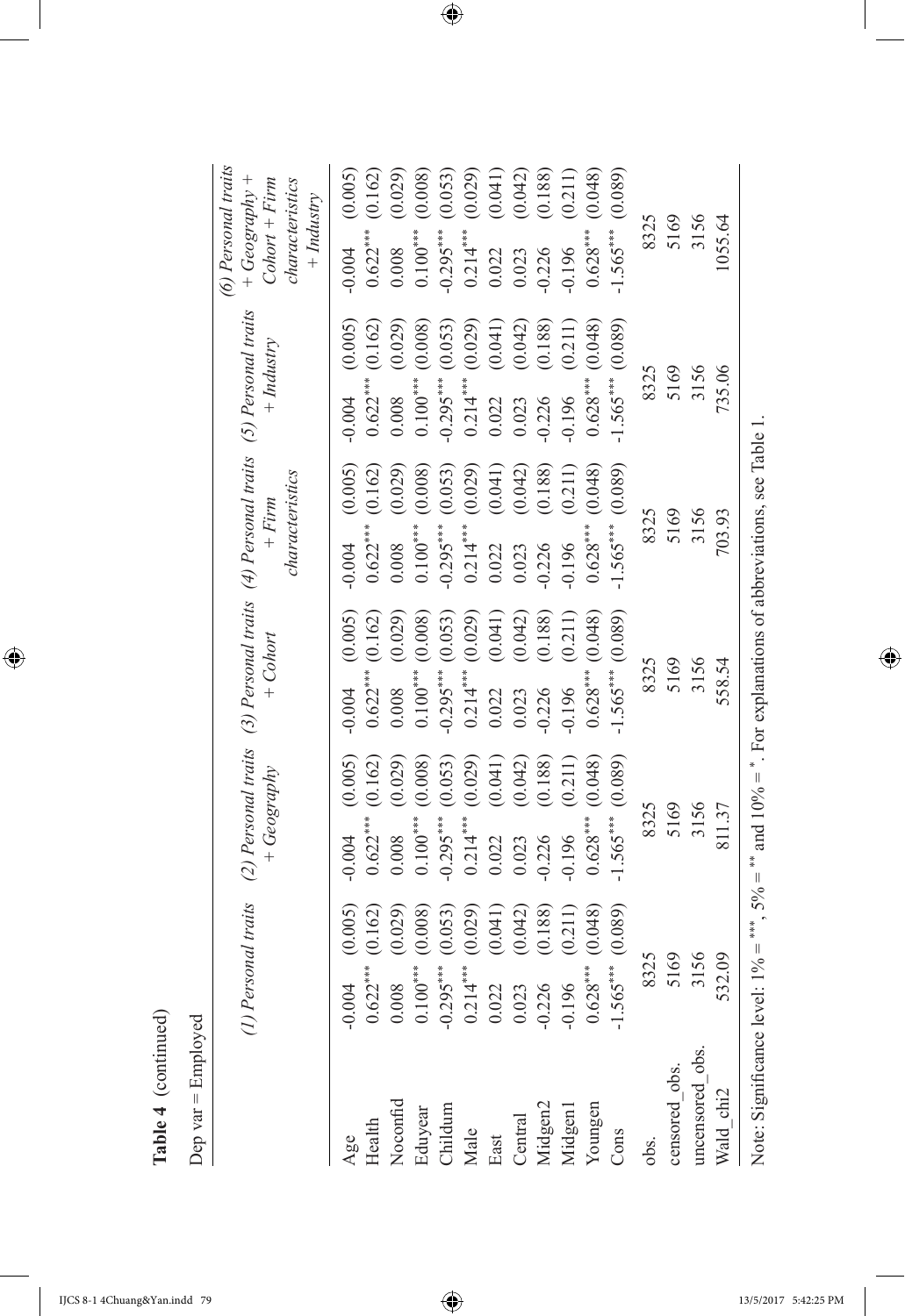The six Heckit tests share similar results. According to the first-stage selection results in the lower panel of the two tables, an urban worker who is young or self-confident is more likely to be employed, while both variables are insignificant to determine the employment status of a migrant. This may be because migrants move mainly because of looking for better job opportunity and higher wage in the city, therefore once they decide to move and become migrants they have a strong determination to work regardless of their age of confidence feeling. However, both urban and migrant workers who are male, more educated, and healthier, tend to have higher probability to be employed. An urban native who has the responsibility of child rearing is more likely to be employed. By contrast, a migrant rearing a child is less likely to find a job in a city because child rearing in city is more difficult and costly and may even be considered as a burden for the migrant. As for geography and age cohort, both are insignificant factors for determining employment status for the migrant; however, an urban native in the east is more likely to find a job than in the central region as the eastern urban area provides better labour conditions and job opportunities. Moreover, urban people of mid-generation are more likely to be hired, while younger generation of migrants exhibits an advantage in finding a job in the city. Thus, the employment selection behaviour for urban natives and migrants shares some commonalities but also has certain divergences.

⊕

According to the second-stage results of wage regression in Tables 3 and 4, sample correction terms derived from the first stage are significant for wage determination of both urban and migrant workers, implying the necessity to correct for sample selection bias. The negative coefficient of correction term means that the observed wage tends to underestimate the real one. Both years of education and work experience are positive and strongly significant for both urban and migrant workers, but the returns to work experience of migrant workers are nearly twice than that of urban workers implying that work experience is more important for those migrants who tend to be young, less educated and unskilled. Another reason is that the average years of work experience of the migrants is lower than that of urban workers. This result is thus consistent with the law of diminishing returns. In fact, migrants in some occupations with the same years of work experience as that of urban workers still receive a higher rate of return to work experience despite the fact that they earn less than their urban counterparts. This result supports the finding that migrant workers rely more on skill accumulation through on-the-job training. It also implies that, compared to an urban worker, migrant workers' human capital level in terms of work experience is relatively low. In fact, the average work experience of the urban is about three times that of the migrants. This may also be because migrants cannot work long in the city and have to return to their hometown voluntary or involuntary. The significant but

⊕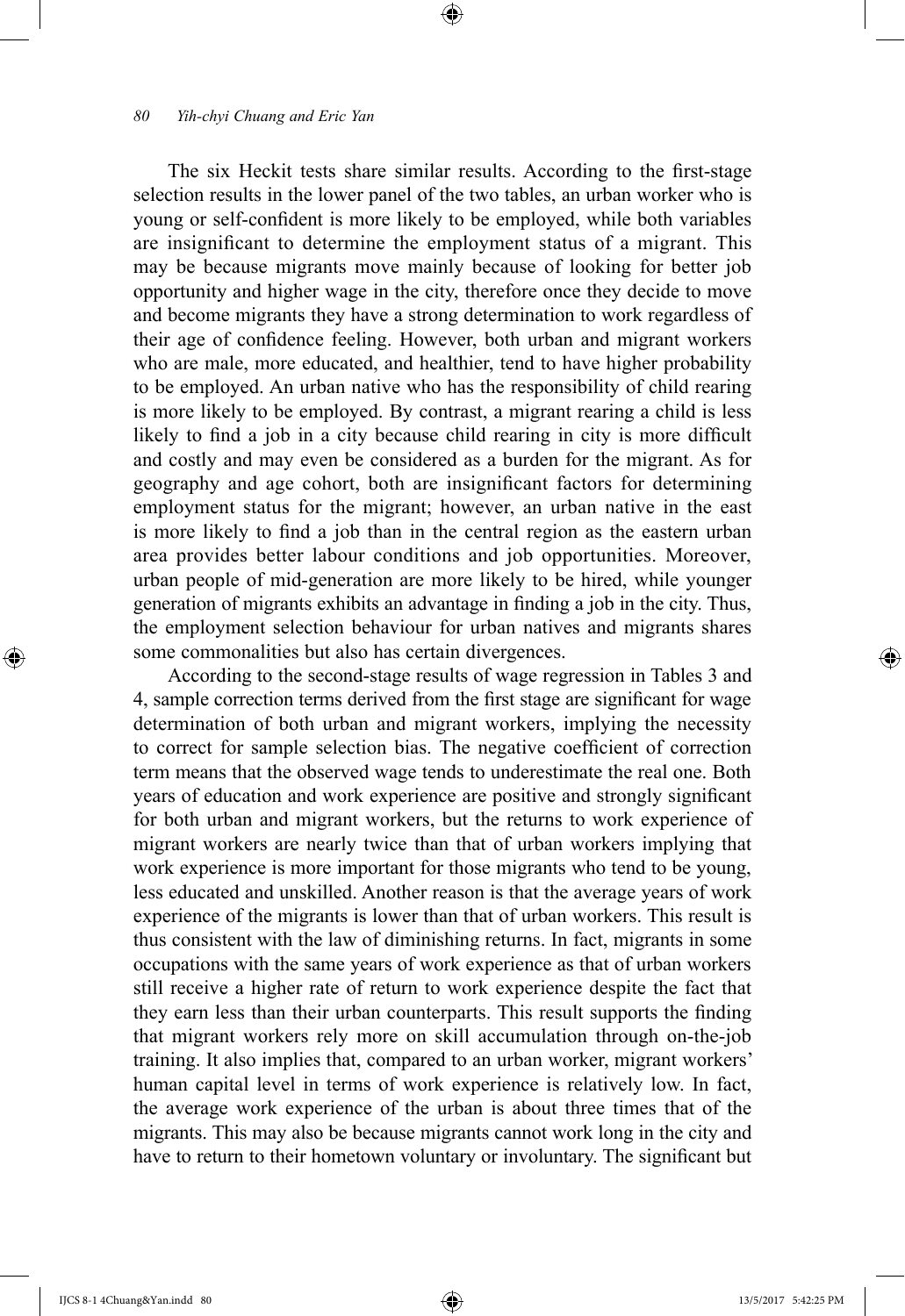negative estimates of squared value of work experience are consistent with the nonlinear effect suggested by the literature.

⊕

In contrast, the results show that urban workers have higher rate of returns to education than the migrants implying that urban workers enjoy more education resources than do migrant workers both in quantity and quality.9 Despite the law of diminishing marginal returns, the rate of return to education of urban workers who have received longer years of education is still higher than that of the migrants.

Furthermore, two other human capital variables, height and health condition also show positive and significant effects on wage level for both urban and migrant workers, and their effects are relatively stronger for the migrants than for the urban workers. This may have to do with the job characteristics that migrants are mostly engaged in such as work that required more physical strength or in more risky working conditions in the manufacturing sector. All these results confirm that even under the Chinese segmented labour market environment, human capital remains an important dimension for understanding the determinants of labour income. Moreover, except for formal education in which urban workers have a greater advantage over the migrants, in other aspects of human capital such as work experience and health condition the migrants have larger rates of return. Our results suggest that human capital investment and accumulation can be an effective way to narrow the wage gap between urban and migrant workers.

As for geography, its coefficients are positive and significant; and, according to the magnitude, we find that for both urban and migrant workers their wage level is higher in Eastern and Central China than in Southwest China. This is consistent with our understanding that job opportunity is better in these regions. In regard to the cohort effect, there is an evident difference between urban and migrant workers. For urban workers, there are no significant differences among different age cohorts, while for migrants, young workers tend to earn more and the highest income goes to the age group between 30 and 45 years old. This shows that after controlling for personal traits, cohort effect only exists in migrant workers and not in urban workers. We attribute this phenomenon to the relatively stable work environment in urban areas faced by urban workers with different age cohorts. However, the younger generation of migrants with more work experience tends to earn more implying either better job opportunities or labour quality of the new generation of migrants.<sup>10</sup>

As for firm size, consistent with the literature, larger firms tend to pay higher wages. An urban worker receives a bigger wage premium in a mediumsized company (with employees between 50 and 500 persons), while a migrant earns a higher wage premium from a big company (with employees above 500 persons). This is because migrants usually work in big assembly

⊕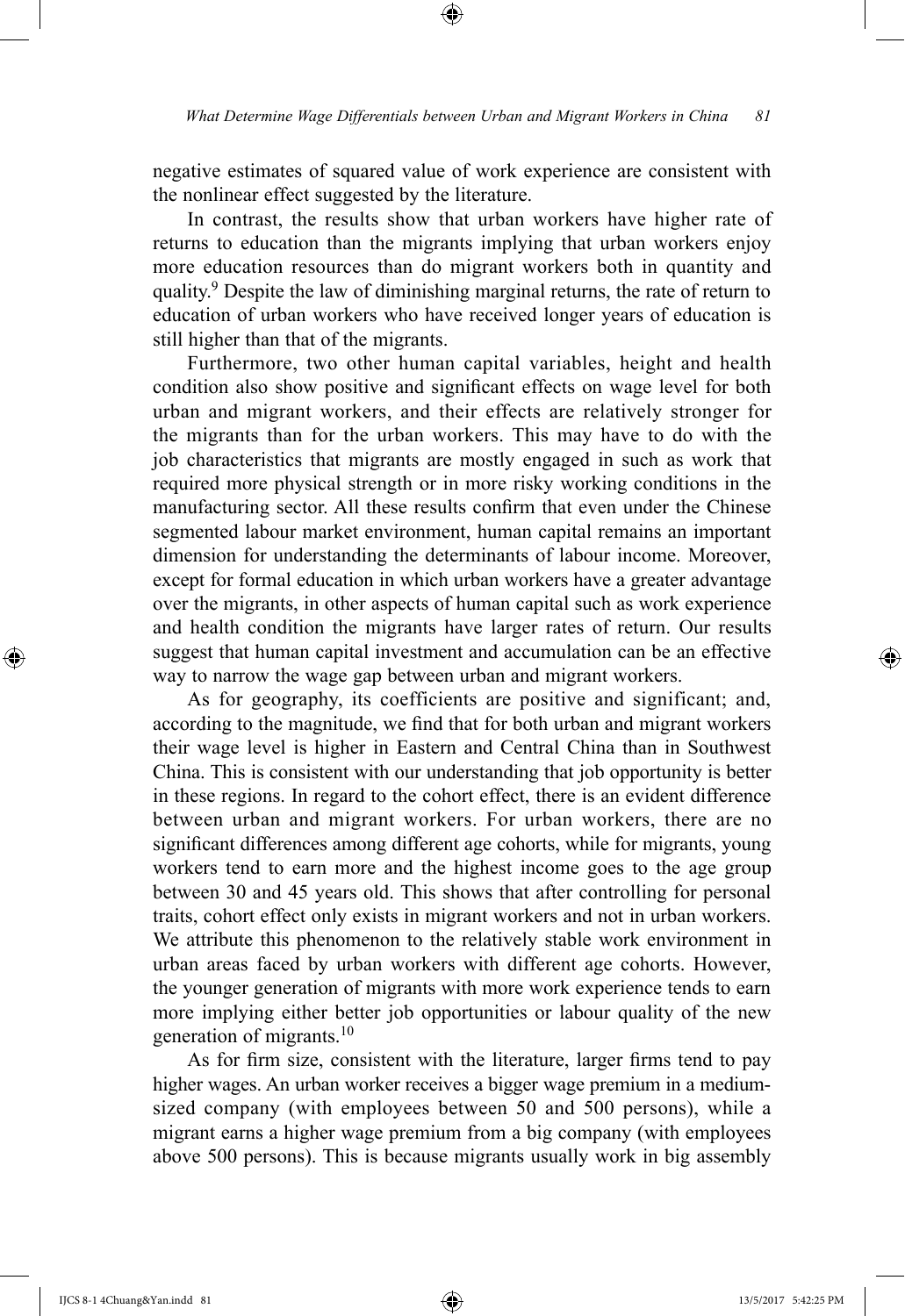factories as operation workers or labourers.<sup>11</sup> For the type of firm ownership, both urban and migrant workers receive a higher wage premium from a foreign-owned company. However, in a private-owned company or a stateowned company only urban workers have a significant wage premium, while in a private-owned company, where migrant workers mostly worked, it pays a negative wage premium, i.e., migrant workers suffer a significant wage loss in private-owned companies. This result implies that private firms are most likely to take advantage in exploiting migrant workers.

⊕

As for industry type, urban workers tend to earn more in manufacturing; electric, water, and gas; information, computer, and software service; finance, real estate and leasing; scientific and technical service; education; health and social welfare; and domestic organization industries, while migrant workers earn more only in construction; information, computer, and software service; leasing; scientific and technical service; and education industries. The limited numbers and aspects of sectors that pay migrants better wages imply that migrants are likely segmented in the labour market (see also Meng and Zhang, 2001; Meng, 2012).

Table 5 summarizes decomposition of wage differentials. Tables 6 and 7 list unexplained and explained ratios. Group membership of workers' identity is not considered in Table 6 but is considered in Table 7.

When the urban worker is used as a reference group, the explained part is, in overall terms, larger than that of the case where the migrant is used as a reference group. Moreover, when geography, age cohort, firm size and ownership, and industry type are simultaneously added to the basic model, unexplained ratio can be reduced to 11% in the case where the urban worker is the reference group and to 15% in the case where the migrant is the reference group. The value of the unexplained ratio is close to that of Lee (2012) and Zhang et al. (2016) but smaller than that of Magnani and Zhu  $(2012).^{12}$ 

Columns (1) and (6) are the two baseline cases. Column (1) only considers personal traits, while column (6) considers personal traits, geography, age cohort, firm characteristics and industry type simultaneously. According to column (1), we know that personal traits as a group of explanatory variables explain 76% of wage differential. The marginal effect of other variable groups, including geography, *age cohort*, firm size and ownership, and industry type added to the case of column  $(1)$ , as column  $(6)$  shows, can only increase explained ratio by 13% in Panel I (increasing from 76% in column (1) to  $89\%$  in column (6)) and by  $14\%$  in Panel II (increasing from 71% in column (1) to 85% in column (6)). Therefore, difference in personal traits is crucial to explaining the wage differential between urban and migrant workers. Thus, the results in Table 6 show that our model specification in general explains up to 85-89% of the wage gap.

IJCS 8-1 4Chuang&Yan.indd 82 13/5/2017 5:42:25 PM

⊕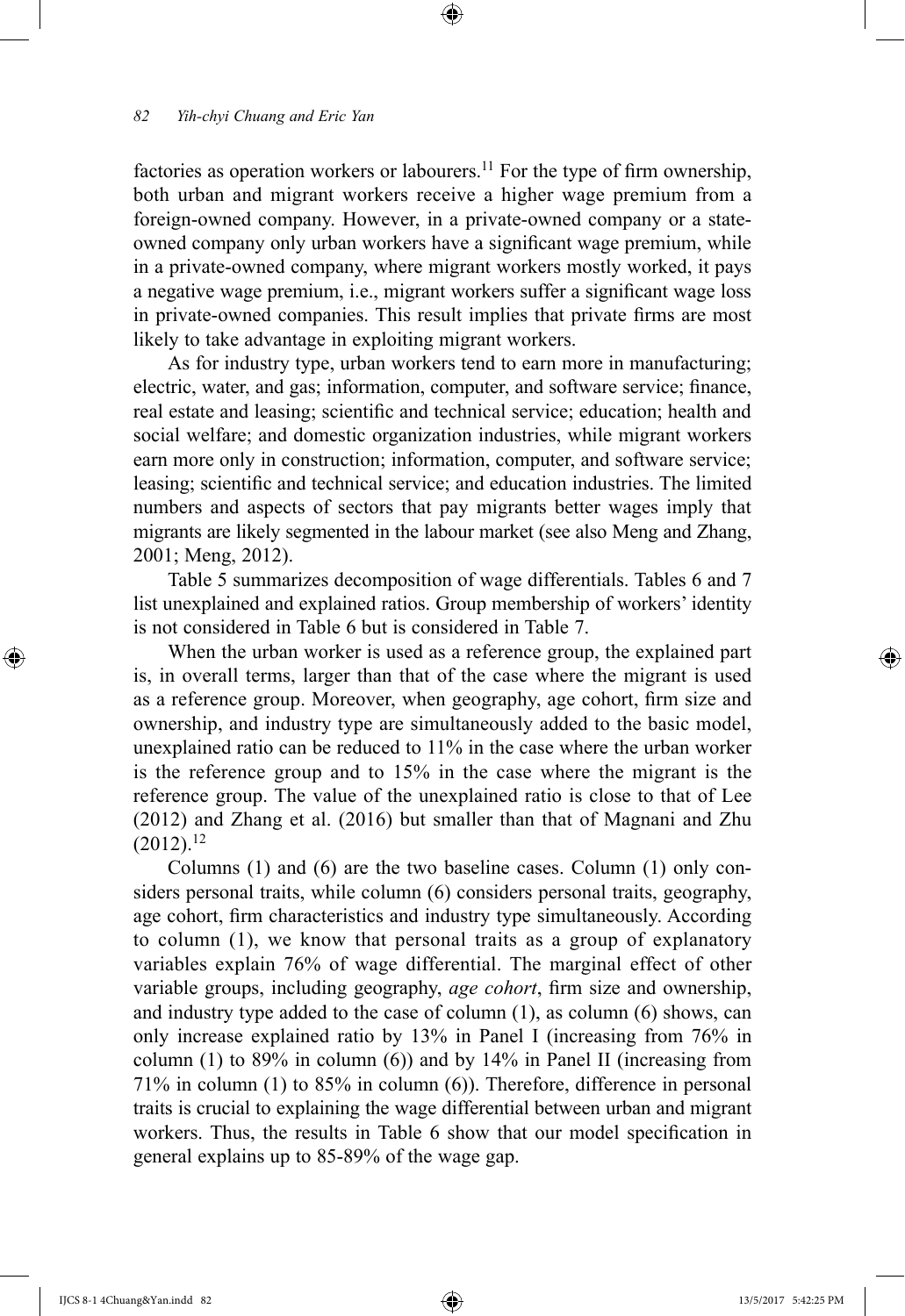|                                                                                                                                                 | $\widehat{z}$  |                                 |                                                                                                                                | E                    |                 |                           |
|-------------------------------------------------------------------------------------------------------------------------------------------------|----------------|---------------------------------|--------------------------------------------------------------------------------------------------------------------------------|----------------------|-----------------|---------------------------|
|                                                                                                                                                 | Personal       | $\widetilde{c}$ $\widetilde{c}$ | $\overset{\text{(3)}}{\underset{\text{(1)}}{\circ}}$                                                                           | $(I)$ + Firm Type    | $\widetilde{S}$ | $\widetilde{\mathcal{E}}$ |
|                                                                                                                                                 | Traits         | Geography                       |                                                                                                                                | (Size and Ownership) | Industry Type   | Included                  |
| Panel I. Urban as reference                                                                                                                     |                |                                 |                                                                                                                                |                      |                 |                           |
| A: coefficient; explained                                                                                                                       | 0.33           |                                 |                                                                                                                                | 0.36                 | 0.35            | 0.34                      |
| B: coefficient; unexplained                                                                                                                     | $-0.84$        | $0.32$<br>$-0.97$               | $\begin{array}{c} 0.31 \\ -1.42 \\ 1.09 \end{array}$                                                                           | $-0.79$<br>1.19      | $-1.04$         | $-1.76$<br>1.72           |
| C: constant; unexplained                                                                                                                        | 1.22           | 1.46                            |                                                                                                                                |                      | 1.43            |                           |
| Panel II. Migrant as reference                                                                                                                  |                |                                 |                                                                                                                                |                      |                 |                           |
| A: coefficient; explained                                                                                                                       | 0.19           | 0.19                            | 0.20                                                                                                                           | 0.20                 | 0.17            | $0.16\,$                  |
| B: coefficient; unexplained                                                                                                                     | $-0.71$        | $-0.84$                         | $-1.32$                                                                                                                        | $-0.64$              | $-0.87$         | $-1.58$                   |
| C: constant; unexplained                                                                                                                        | 1.22           | 1.46                            | 1.09                                                                                                                           | 1.19                 | 1.43            | 1.72                      |
| Table 6 Unexplained and Explained Ratios (without Group Membership)                                                                             |                |                                 |                                                                                                                                |                      |                 |                           |
|                                                                                                                                                 | $\mathcal{L}%$ |                                 |                                                                                                                                | E                    |                 |                           |
|                                                                                                                                                 | Personal       | $\frac{\partial}{\partial t}$   | $\begin{equation*} \begin{array}{l} \mathcal{O} & + \ \mathcal{O} & + \ \mathcal{O} & \mathcal{O} \end{array} \end{equation*}$ | $(I)$ + Firm Type    | $\widetilde{S}$ | $\widetilde{\mathcal{E}}$ |
|                                                                                                                                                 | Traits         | Geography                       |                                                                                                                                | Size and Ownership)  | Industry Type   | Included                  |
| <b>Panel I. Urban as reference</b>                                                                                                              |                |                                 |                                                                                                                                |                      |                 |                           |
|                                                                                                                                                 | 76%            | 78%                             | 85%                                                                                                                            | 76%                  | 80%             | 89%                       |
| $\begin{array}{l} \exp(\mathbf{A}) (\exp(\mathbf{A}) + \exp(\mathbf{B})) \\ \exp(\mathbf{B}) (\exp(\mathbf{A}) + \exp(\mathbf{B})) \end{array}$ | 24%            | 22%                             | 15%                                                                                                                            | 24%                  | 20%             | $11\%$                    |
| Panel II. Migrant as reference                                                                                                                  |                |                                 |                                                                                                                                |                      |                 |                           |
| $exp(A)/(exp(A)+exp(B))$                                                                                                                        | 71%            | 74%                             | 82%                                                                                                                            | 70%                  | 74%             | 85%                       |
| $\exp(B)/(exp(A)+exp(B))$                                                                                                                       | 29%            | 26%                             | 18%                                                                                                                            | 30%                  | 26%             | 15%                       |

Table 5 Summary of Income Differential Decomposition **Table 5** Summary of Income Differential Decomposition

 $\bigoplus$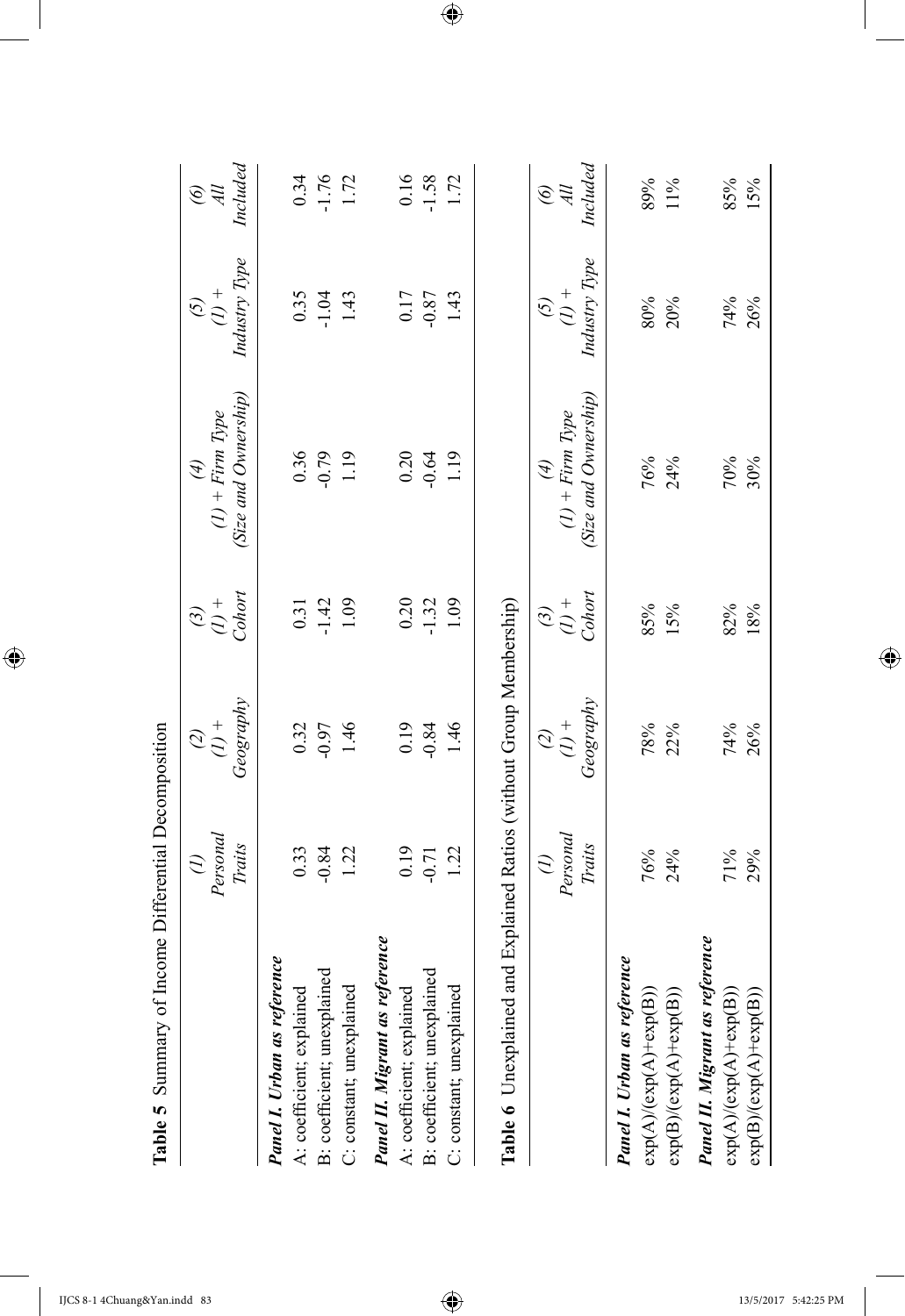| 5<br>$\overline{\mathcal{L}}$          |
|----------------------------------------|
| ļ<br>$\frac{1}{2}$                     |
| l                                      |
|                                        |
| ֖ׅ֚֚֚֚֚֚֚֚֚֚֚֚֚֚֚֚֚֬֡֡֡֡֡֡֡֡֡֡֓֡֡<br>l |
| ا<br>موجد با<br>١<br>てんしゅう             |
| ׇ֚֚֬<br>י<br>ו                         |
| ı<br>י<br>ו                            |

 $\overline{\phantom{a}}$ 

 $\bigoplus$ 

| Table 7 Unexplained and Explained Ratios (with Group Membership) |                    |                                 |                                                 |                                               |                                                      |                 |
|------------------------------------------------------------------|--------------------|---------------------------------|-------------------------------------------------|-----------------------------------------------|------------------------------------------------------|-----------------|
|                                                                  | Personal<br>Traits | Geography<br>$\frac{1}{2}$<br>Q | Cohort<br>$\stackrel{+}{\sim}$<br>$\mathcal{G}$ | Size and Ownership)<br>$(I)$ + Firm Type<br>Ð | Industry Type<br>$\stackrel{+}{\sim}$<br>$\tilde{c}$ | Included<br>e # |
|                                                                  |                    |                                 |                                                 |                                               |                                                      |                 |
| <i>reence</i><br>Panel I. Urban as ref                           |                    |                                 |                                                 |                                               |                                                      |                 |
| $\widehat{\mathrm{B}}^{+}$<br>$exp(A)/(exp(A)+exp(I$             | 49%                | 46%                             | 66%                                             | 49%                                           | 49%                                                  | 60%             |
| $\exp(B+C)/(exp(A)+exp(B+C))$                                    | 51%                | 54%                             | 34%                                             | 51%                                           | 51%                                                  | 40%             |
| Panel II. Migrant as reference                                   |                    |                                 |                                                 |                                               |                                                      |                 |
| $B+C$ )<br>$exp(A)/(exp(A)+exp(I))$                              | 42%                | 40%                             | 60%                                             | 41%                                           | 40%                                                  | $51\%$          |
| $\exp(B+C)/(exp(A)+exp(B+C))$                                    | 58%                | 60%                             | 40%                                             | 59%                                           | 60%                                                  | 49%             |
|                                                                  |                    |                                 |                                                 |                                               |                                                      |                 |

 $\bigoplus$ 

 $\overline{\phantom{a}}$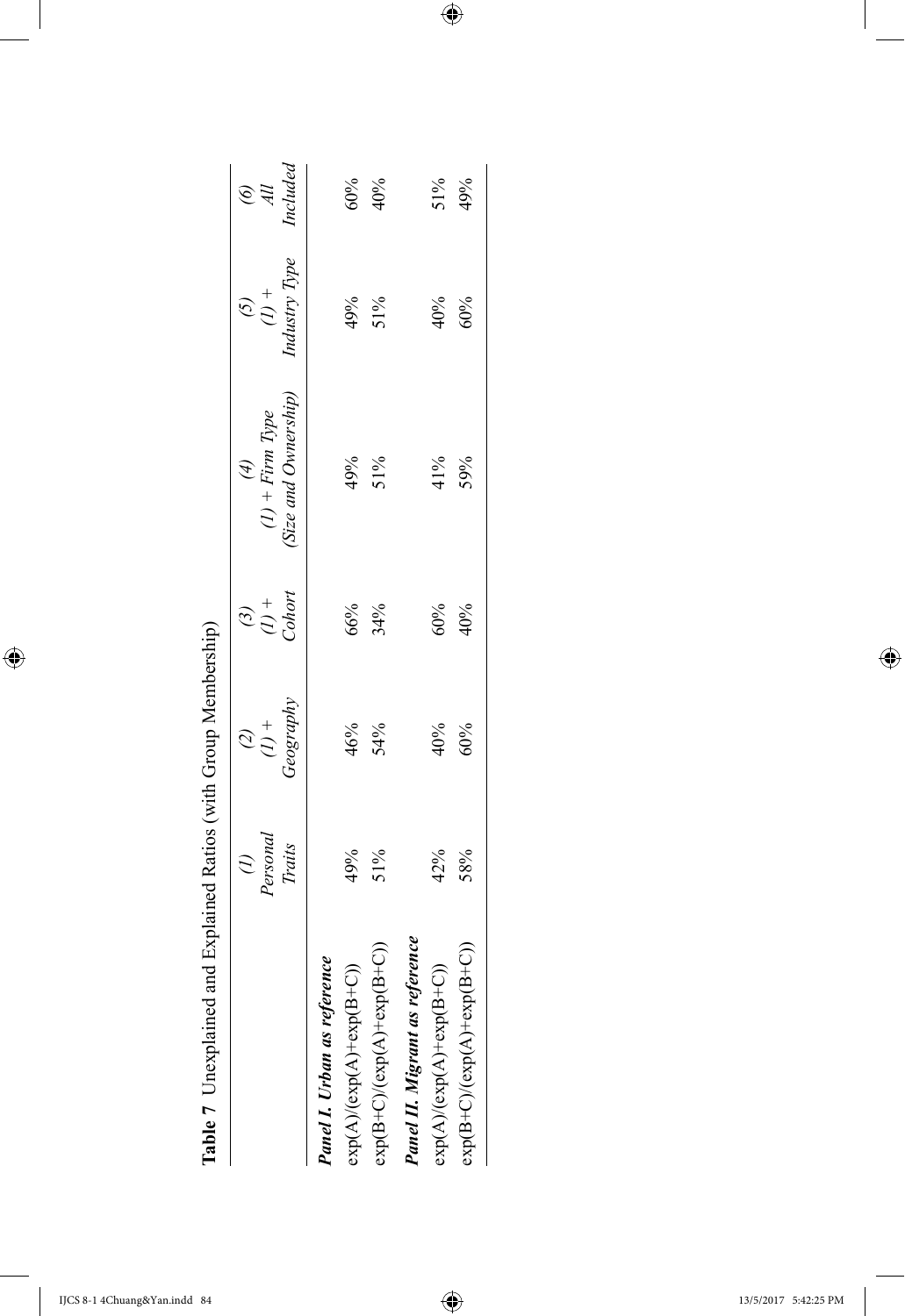⊕

Among the inclusion of other variables, the marginal contribution of adding cohort variable has the greatest effect, since it increases explained ratios of column (1) by 9% in Panel I (improving it from 76% to 85%) and 11% in Panel II (improving it from 71% to 82%). By contrast, firm characteristics accounts for the least additional contribution, and geography and industry type share similar marginal effects.

Finally, let us look at the case where group membership, which stands for the classification of the urban worker and the migrant, is considered. As Table 7 shows, when group membership, the variation in the interception of regression models, is considered as the unexplained part, the explained ratio will drop sharply from 70%-89% to 42%-60%. Meanwhile, we also find that the cohort variable is least affected by the inclusion of group membership. Compared to the drop on explained part with group membership by adding geography, firm characteristics, or industry type, the cohort variable brings about the smallest drop (from 85% in Panel I of Table 6 to 66% in Panel I of Table 7 and from 82% in Panel II of Table 6 to 60% in Panel II of Table 7). These results imply that group membership has less impact on the cohort variable. Since group membership is a crucial component of unexplained ratio, we argue that the inclusion of cohort variable will increase explained ratio. By contrast, when geography, firm characteristics and industry type, are added to column (1) of Table 7, there shows no significant increase in explained ratio under group membership. This result implies that if discrimination towards migrants is reflected in the group membership, then the discrimination may largely be related to geography, firm size and ownership, and industry type. These findings are consistent with that of Meng and Zhang (2001) and Appleton *et al.* (2004) who show significant labour market segregation and discrimination in occupation and industry to migrant workers in China.

By comparing the results from Table 6 and Table 7, we can conclude that including group membership will increase the unexplained part of wage differentials between the urban and migrant workers. This group membership leads to labour market segregation in geography, firm characteristics and industry type, and this kind of market segregation and discrimination can be approximated by the institutional arrangement of the household registration system (Hukou) that creates a rural-urban divide.

# **5. Conclusion**

Using Blinder-Oaxaca decomposition method, this study analyzes the influence of personal traits, geography, age cohort, firm characteristics and industry type on wage differential between urban and migrant workers. The results show that, without considering unexplained part resulting from group

⊕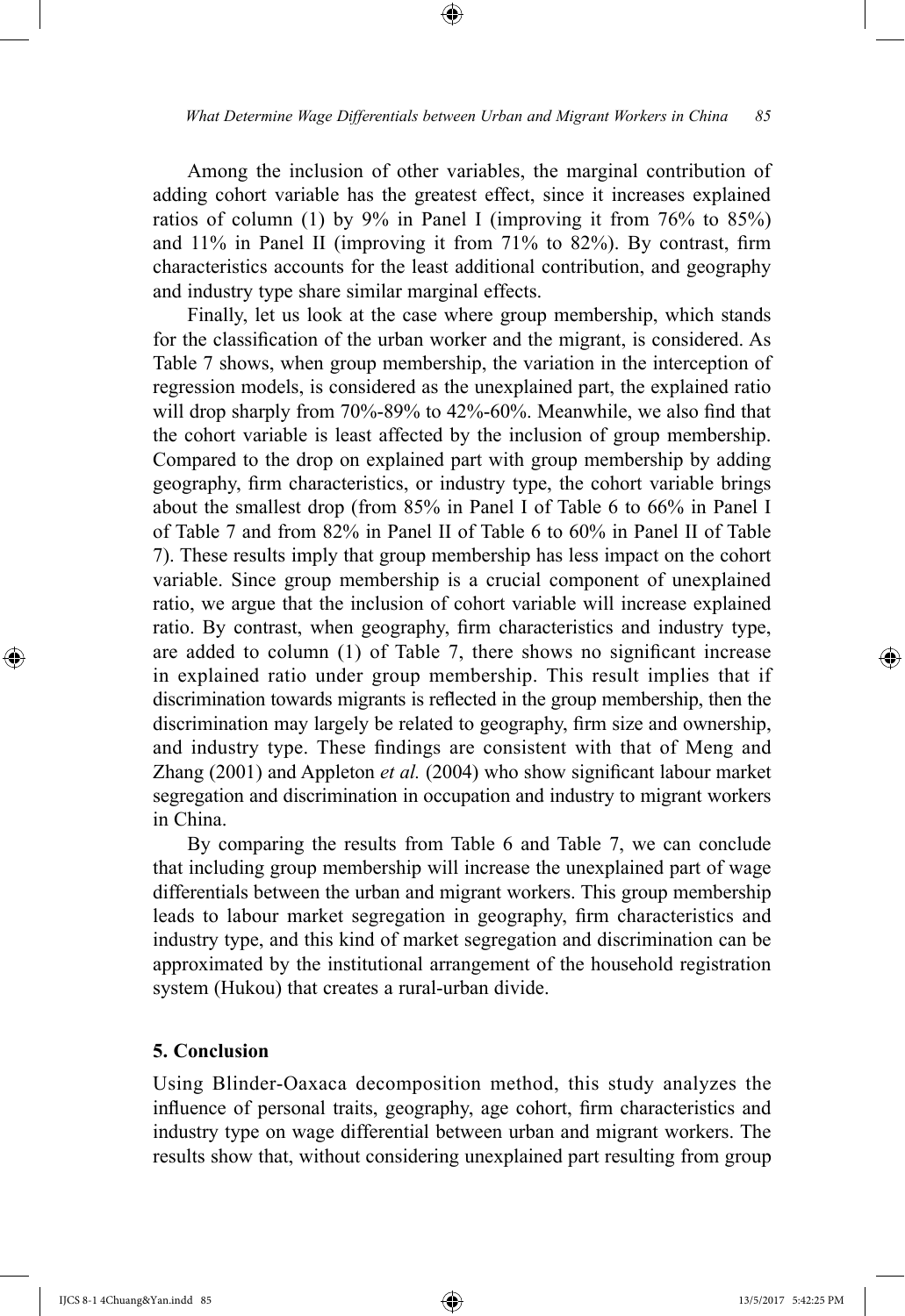membership, up to 85-89% of wage differentials in China's labour market can be explained, which is consistent with the findings in Lee (2012) and Zhang *et al.* (2016). And, if we solely look at the influence of personal traits on wage differential, we find that they explain 71-76% of the wage differential. Among them, human capital variables such as education, work experience and health are important factors determining one's wage.

⊕

On the other hand, if group membership is considered, the explained ratios drop prevalently in all the cases to 42-60%. However, among them, the case where the cohort variable is added is least affected. This also suggests that the inclusion of firm characteristics and industry type variables without considering group membership is likely to underestimate the effect of discrimination as the migrants are subject to labour market discrimination and segregation by firms and industries. Likewise, the inclusion of group membership can be a good approximation for the estimation of total effect of discrimination in the Chinese labour market. In China, group membership between urban and migrant workers is mainly due to the institutional arrangement of the Hukou system.

In summary, our findings on the one hand, imply that wage differential of China's labour market is largely accounted for by the difference in human capital level, since personal traits such as education level, work experience, height and health condition are all crucial to determining wages. However, despite the fact that migrants are subject to less educational resources and opportunity to access education, they still have significant higher rates of return to health and work experience. Thus, policies towards improvement in human capital investment and accumulation of the migrants can be an effective means to narrow the wage gap between rural and urban workers. For example, equal access to education for the children of migrants, better health care coverage for the migrant workers, and providing more on-the-job training for the migrants.

Furthermore, we also find that the addition of the cohort variable helps to increase explained ratio, whereas other factors such as geography, firm characteristics and industry type are more accountable for the discrimination towards migrants who are poorly paid due to labour market segmentation under different group membership between the urban and migrant workers. Thus, model specification without considering group membership is likely to underestimate the effect of discrimination. The cohort effect may represent better labour quality of new generations of migrants or better working conditions due to government policy such as the implementation of the Labor Contract Law in 2008. However, the effect of group membership actually reflects the institutional arrangement of household registration (Hukou) system that not only discriminates against the migrants in their identity, wage compensation and social welfare entitlement, but also on their children's

⊕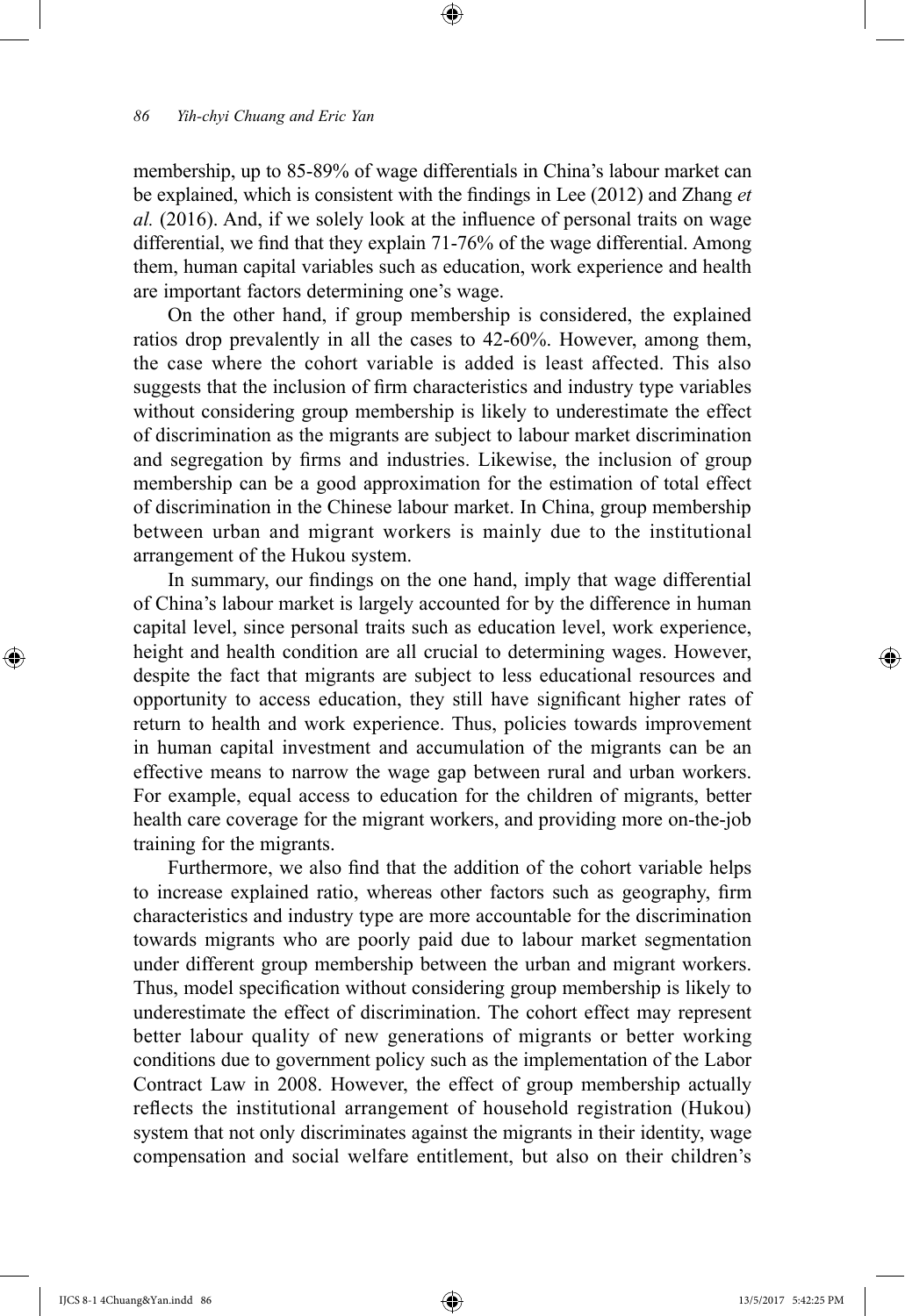education opportunity and admittance, which significantly imposes a negative effect on the future generation of migrants. Thus, an institutional reform to abolish the Hukou system is perhaps a critical policy to close the income gap between the rural and urban divide and a fundamental of the reform should focus on how to give equal access of public goods and social services for citizens within the same city.13

#### **Appendix**

### **Proof of equation (3)**

Consider the case where migrant is used as a reference group, wage differential can be expressed as:

$$
\overline{INC}_{u} - \overline{INC}_{m}
$$
\n=  $(e^{\overline{X}_{u} \cdot \widehat{\beta}_{u}} - e^{\overline{X}_{m} \cdot \widehat{\beta}_{m}})$   
\n=  $e^{\overline{X}_{m} \cdot \widehat{\beta}_{m}} (e^{(\overline{X}_{u} \cdot \widehat{\beta}_{u} - \overline{X}_{u} \cdot \widehat{\beta}_{m}) + (\overline{X}_{u} \cdot \widehat{\beta}_{m} - \overline{X}_{m} \cdot \widehat{\beta}_{m})} - 1)$   
\n=  $\overline{INC}_{m} (e^{(\overline{X}_{u} \cdot \widehat{\beta}_{u} - \overline{X}_{u} \cdot \widehat{\beta}_{m}) + (\overline{X}_{u} \cdot \widehat{\beta}_{m} - \overline{X}_{m} \cdot \widehat{\beta}_{m})} - 1)$  which can be alternatively expressed as  $(\overline{INC}_{u} - \overline{INC}_{m}) / \overline{INC}_{m} = e^{\overline{X}_{u} \cdot (\widehat{\beta}_{u} - \widehat{\beta}_{m})} e^{(\overline{X}_{u} \cdot - \overline{X}_{m}) \cdot \widehat{\beta}_{m}} - 1.$ 

This equation describes wage differential between urban and migrant workers as a deviation from the average wage level of migrant workers,  $\overline{INC}_m$ . We treat  $\overline{X}_u'$  –  $\overline{X}_m'$ ,  $\hat{\beta}_u - \hat{\beta}_m$  and  $(\overline{X}_u'\hat{\beta}_u - \overline{X}_u'\hat{\beta}_m) + (\overline{X}_u'\hat{\beta}_m - \overline{X}_m'\hat{\beta}_m)$  as three sources of the deviation so we decompose the deviation as three parts influenced by the three factors. We give each part an equal weight so  $e^{\bar{X}_u(\beta_u - \beta_m)}e^{(\bar{X}_u - \bar{X}_m)\beta_m}$  can be expressed as a sum of:

(i)  $e^{\overline{X}_u'(\hat{\beta}_u - \hat{\beta}_m)} e^{(\overline{X}_u' - \overline{X}_m')\hat{\beta}_m}$  where  $\overline{X}_u' = \overline{X}_m'$ ,  $\hat{\beta}_u \neq \hat{\beta}_m$  and  $(\overline{X}_u' \hat{\beta}_u - \overline{X}_u' \hat{\beta}_m) +$  $(\overline{X}_{\text{u}}'\hat{\beta}_{\text{m}} - \overline{X}_{\text{m}}'\hat{\beta}_{\text{m}}) \neq 0$ ,

(ii)  $e^{\overline{X}_u'(\hat{\beta}_u - \hat{\beta}_m)} e^{(\overline{X}_u' - \overline{X}_m')\hat{\beta}_m}$  where  $\overline{X}'_u \neq \overline{X}_m'$ ,  $\hat{\beta}_u = \hat{\beta}_m$  and  $(\overline{X}_u' \hat{\beta}_u - \overline{X}_u' \hat{\beta}_m) +$  $(\overline{X}_{1}$ ' $\hat{\beta}_{m} - \overline{X}_{m}$ ' $\hat{\beta}_{m}$ )  $\neq$  0, and

(iii)  $e^{\overline{X}_{u}(\hat{\beta}_{u}-\hat{\beta}_{m})}e^{(\overline{X}_{u}'-\overline{X}_{m})\hat{\beta}_{m}}$  where  $\overline{X}'_{u} \neq \overline{X}_{m}', \hat{\beta}_{u} \neq \hat{\beta}_{m}$  and  $(\overline{X}_{u}'\hat{\beta}_{u}-\overline{X}_{u}'\hat{\beta}_{m}) +$  $(\overline{X}_{\text{u}}'\hat{\beta}_{\text{m}} - \overline{X}_{\text{m}}'\hat{\beta}_{\text{m}}) = 0.$ 

Thus, 
$$
(\overline{INC}_{u} - \overline{INC}_{m}) / \overline{INC}_{m} = [e^{\overline{X}_{u} \cdot (\widehat{\beta}_{u} - \widehat{\beta}_{m})} e^{(\overline{X}_{u} - \overline{X}_{m})\widehat{\beta}_{m}}|_{\overline{X}_{u} = \overline{X}_{m'}} +
$$
  
\n $e^{\overline{X}_{u} \cdot (\widehat{\beta}_{u} - \widehat{\beta}_{m})} e^{(\overline{X}_{u} \cdot - \overline{X}_{m})\widehat{\beta}_{m}}|_{\widehat{\beta}_{u} = \widehat{\beta}_{m}} + e^{\overline{X}_{u} \cdot (\widehat{\beta}_{u} - \widehat{\beta}_{m})} e^{(\overline{X}_{u} \cdot - \overline{X}_{m})\widehat{\beta}_{m}}|_{\overline{X}_{u} \cdot (\widehat{\beta}_{u} - \widehat{\beta}_{m}) = -(\overline{X}_{u} \cdot - \overline{X}_{m})\widehat{\beta}_{m}}]/$   
\n $3 - 1 \propto e^{\overline{X}_{u} \cdot (\widehat{\beta}_{u} - \widehat{\beta}_{m})} + e^{(\overline{X}_{u} \cdot - \overline{X}_{m})\widehat{\beta}_{m}}.$ 

⊕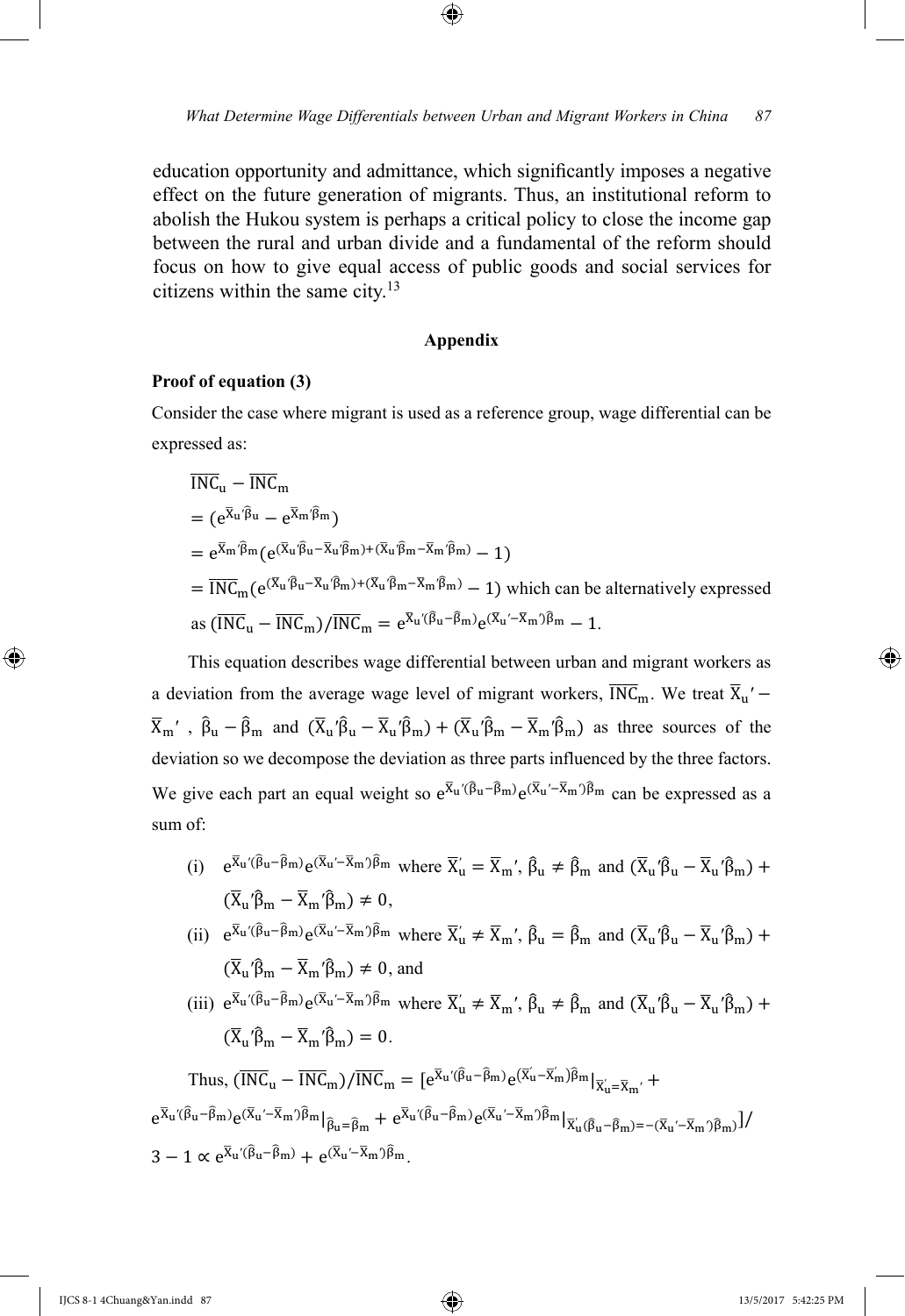### **Notes**

⊕

\* Yih-chyi Chuang 莊奕琦 is a distinguished professor of the Department of Economics at the National Chengchi University, Taipei, Taiwan. He received his Ph.D. in Economics from University of Chicago in 1993. He was a visiting professor at Georgetown University in 1999 and Fulbright scholar at Fairbank Center for East Asian Research of Harvard University in 2003. From 2005 to 2016, he was invited as a guest professor at Free University of Berlin in Germany during the summer/winter terms. From 2012 to 2015, he served as the Dean of College of Social Sciences and the Director of Taiwan Studies Center at NCCU. His major teaching and research areas are theories of growth and development, education and labour market, and international trade and investment. He can be reached at <ycchuang03@gmail.com>.

⊕

- \*\* Eric Yan (顏扶昌) received his Ph.D. degree in Economics from the Dept. of Economics, Monash Business School, Monash University, Melbourne, Australia in 2012. Since then, he had worked as a postdoctoral researcher at the Dept. of Economics, National Chengchi University and Institute of Economics, Academia Sinica in Taiwan. He can be reached at <fulgent945@hotmail.com>.
- 1. The number of floating population increased from 25 million people in 1990 to 37 million persons in 1997. According to the National Bureau of Statistics of China, there were around 140 million rural-to-urban migrants in 2008.
- 2. In the early 1980s, the household responsibility system, which replaced the production team system as the agriculture production and accounting unit, allowed households to contract land, machinery and other facilities from the collective farms. By the end of 1983, 94.2% of production teams had adopted the system. See, e.g., Lin (1987).
- 3. The plan, also referred to as Family Planning Policy, was implemented in 1979 and called for each family to have one child only in order to curb a thensurging population and limit the demands for resources that may slowdown the development of the whole economy.
- 4. As illustrated in the Twelve Five-Year Plan (2010-2015) and Third Plenary Session of the 18th Central Committee of CCP in November, 2013, the major issues of future economic reform in China are to change the development strategy leaning towards more inward-oriented and deepen the market orientation by using urbanization as a vehicle to narrow rural-urban income gap.
- 5. For example, Bound and Johnson (1992), Mincer (1991), Allen (1991), and Krueger (1993) relate wage inequality to technology; Beaudry and Green (2005) relate wage inequality to human capital; Forbes (2001) relates wage inequality to trade that spreads technology; and Altonji and Blank (1999) and Heckman (1998) consider discrimination to be the cause of wage inequality.
- 6. Oaxaca & Ransom (1994) show that the decomposition approaches can be further generalized as:

 $\ln \overline{W}_U - \ln \overline{W}_M = (\overline{X}_U - \overline{X}_M)\overline{\beta}^* + \overline{X}_U(\overline{\beta}_U - \overline{\beta}^*) + \overline{X}_M(\overline{\beta}^* - \overline{\beta}_M)$ 

where  $\hat{\beta}^*$  is the real non-discriminated coefficients of wage structure, which by definition is a weighted average of  $\beta_U$  and  $\beta_M$ , i.e.,  $\beta^* = \mathbf{\Omega} \beta_U + (\mathbf{I} - \mathbf{\Omega}) \beta_M$  and **Ω** is a matrix of weights and *I* is an identity matrix.

*<sup>88</sup> Yih-chyi Chuang and Eric Yan*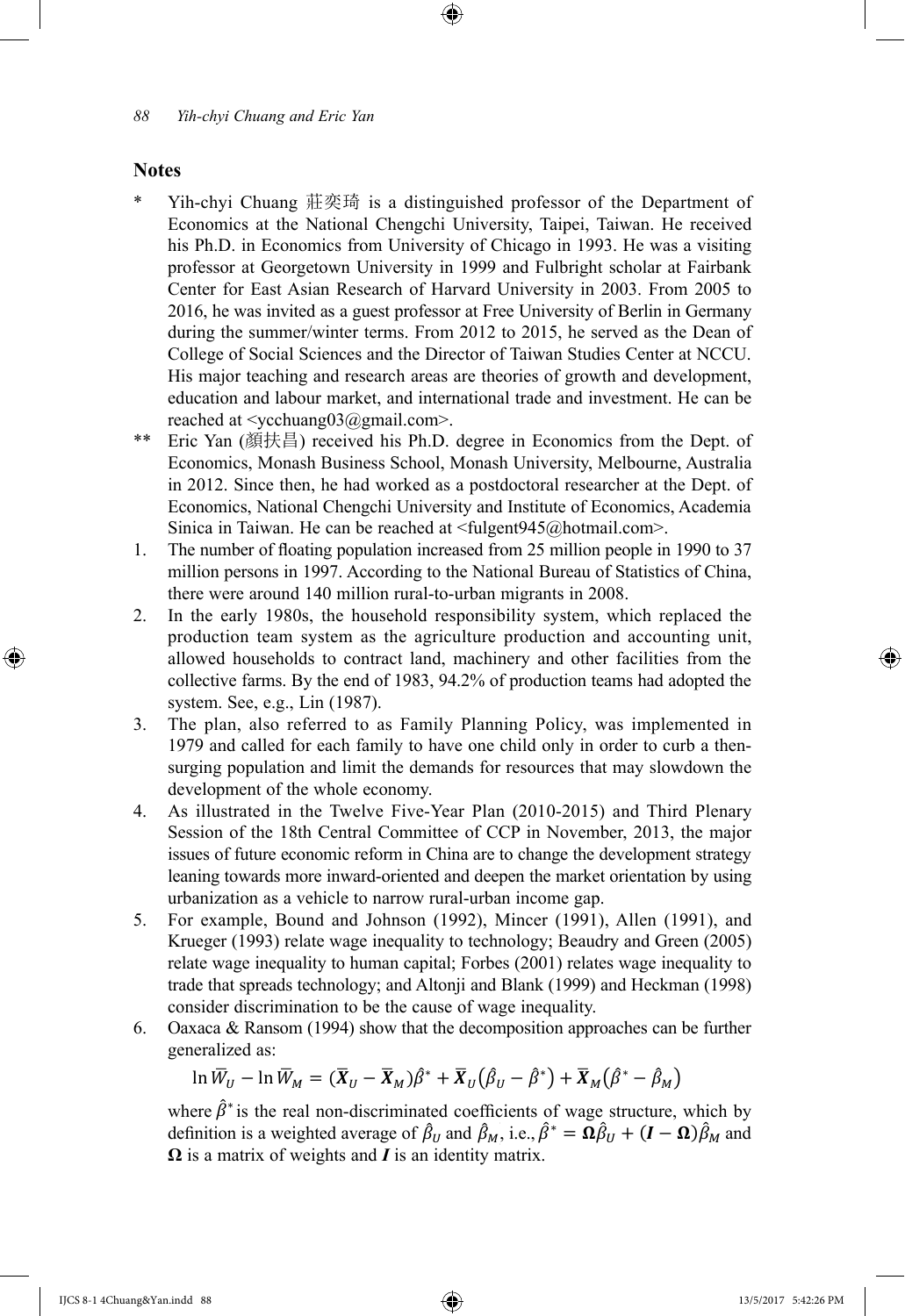- 7. See Appendix for detailed derivation.
- 8. We choose monthly wage above RMB500 as the threshold for full-time worker because RMB500 is the lower bound of minimum monthly wage among those cities and provinces under survey.
- 9. Urban citizens are guaranteed to received formal education and used to have educational subsidy from their work unit (Danwei), while children of migrants without Hukou cannot gain entry to a school in the city.
- 10. In 2008, the Labor Contract Law was implemented in China. Since then, the government set the minimum wage and adjust at an average annual growth rate of 15% to 20%, which has significantly increased the wage of young migrant workers.
- 11. For example, Faxconn, the giant electronics manufacturing subcontractor and the world's second largest private employer after Wal-Mart, employed some 1.4 million workers in China in 2013. Foxconn's Longhua facility in the Shenzhen Special Economic Zone alone hired some 300,000 Chinese migrant workers to do the assembling of IT products, especially for the Apple Company.
- 12. Magnani and Zhu (2012) also point out that controlling for occupation and industry variables in decomposition may underestimate discrimination effects.
- 13. In recent years, China's Ministry of Public Security has been considering reforms to the controversial household registration (Hukou) system, including replacing temporary residence permits held by migrant workers in cities with permanent ones. A new measure of the reform requires temporary residents to obtain certain points before becoming permanent residents. China's Ministry of Public Security announced that it had issued 28.9 million new urban residency permits in 2016. However, the new point system will still involve salary, tax payment, education level and years of residence of applicants, which would result in new unequal relations among citizens. Thus, in our view the fundamental of the reform is how to give equal access of public goods and social services for citizens within the same city.

#### **References**

⊕

- Allen, S.G. (1991), "Technology and the Wage Structure", mimeo, North Carolina State University.
- Altonji, J.G. and Blank R. (1999), "Race and Gender in the Labor Market", in Orley C. Ashenfelter and David Card (eds), *Handbook of Labor Economics, Vol. 3C*, Amsterdam: Elsevier Science B.V., pp. 3143-3259.
- Appleton, S., Knight J., Song L. and Xi Q. (2004), "Contrasting Paradigms: Segmentation and Competitiveness in the Formation of the Chinese Labor Market", *Journal of Chinese Economic and Business Studies*, Vol. 2, No. 3, pp. 185-205.
- Beaudry, P. and Green, D. (2005), "Changes in U.S. Wages, 1976-2000: Ongoing Skill Bias or Major Technological Change?", *Journal of Labor Economics*, Vol. 23, No. 3, pp. 609-648.
- Blinder, A.S. (1973), "Wage Discrimination: Reduced Form and Structural Estimates", *Journal of Human Resources*, Vol. 8, No. 4, pp. 436-455.
- Bound, J., and Johnson, G. (1992), "Changes in the Structure of Wages during the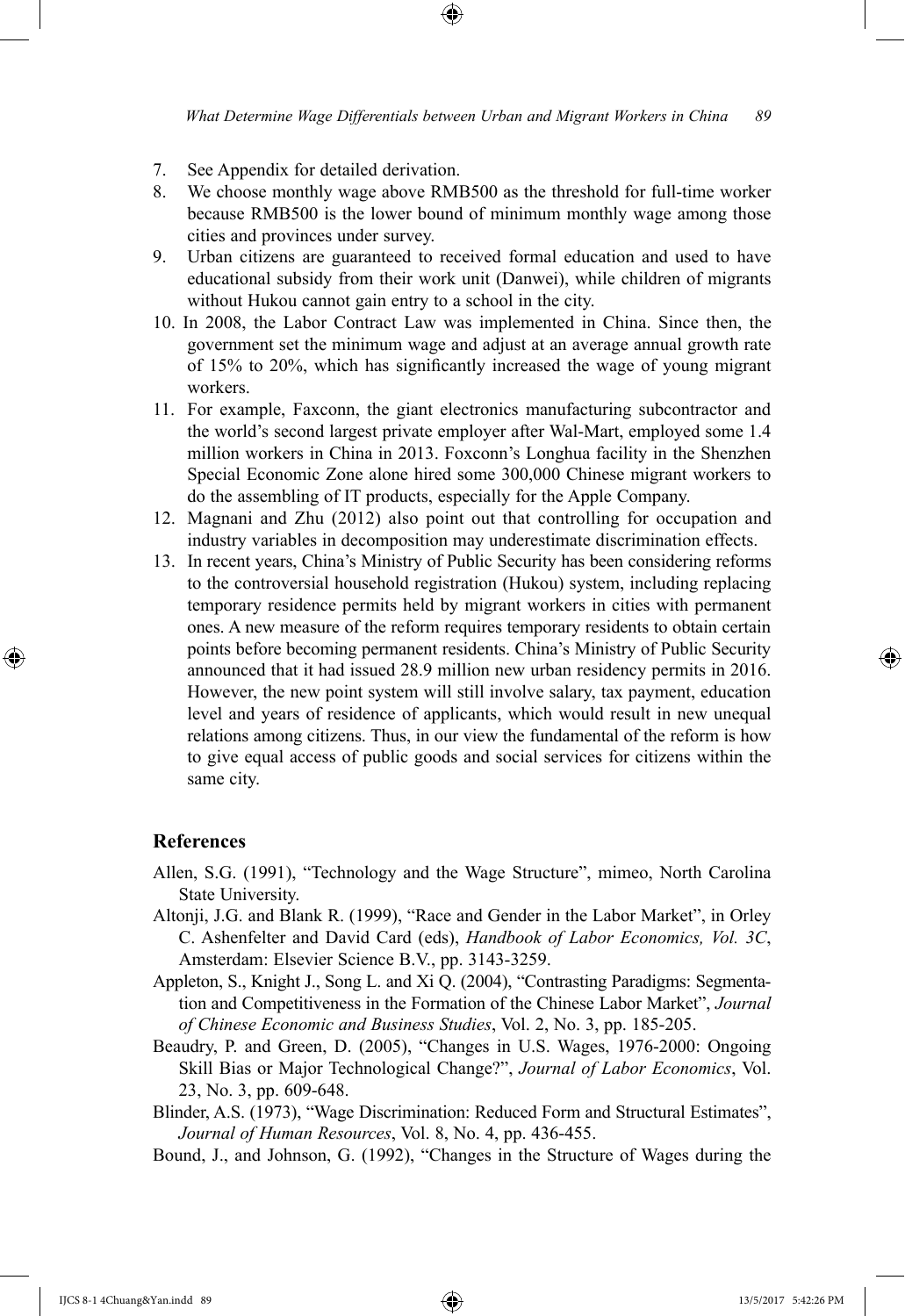1980s: An Evaluation of Alternative Explanations", *American Economic Review*, Vol. 82, No. 3, pp. 371-392.

⊕

- Chan, K.W. and Buckingham, W. (2008), "Is China Abolishing the Hukou System?", *China Quarterly*, Vol. 195 (September), pp. 582-606.
- Demurger, S., Gurgand, M., Li S. and Yue, X. (2009), "Migrants as Second-Class Workers in Urban China? A Decomposition Analysis", *Journal of Comparative Economics*, Vol. 37, No. 4, pp. 610-628.
- Deng, Q. and Li, S. (2010), "Wage Structures and Inequality among Local and Migrant and Urban Workers", in Xin Meng, Chris Manning, Li Shi and Tadjuddin Noer Effendi (eds), *The Great Migration: Rural-Urban Migration in China and Indonesia*, Cheltenham, UK: Edward Elgar Publishing Ltd.
- Forbes, K. (2001), "Skill Classification Does Matter: Estimating the Relationship between Trade Flows and Wage Inequality", *Journal of International Trade & Economic Development*, Vol. 10, No. 2, pp. 175-209.
- Galbraith, J.K. (1985), *The Anatomy of Power*, Boston, MA: Houghton Mifflin Company.
- Heckman, J. (1979), "Sample Selection Bias as a Specification Error", *Econometrica*, Vol. 47, No. 1, pp. 153-161.
- Heckman, J. (1998), "Detecting Discrimination", *Journal of Economic Perspectives*, Vol. 12, No. 2, pp. 101-116.
- Hübler, O. (2016), "Height and Wages", in John Komlos and Inas R. Kelly (eds), *The Oxford Handbook of Economics and Human Biology*, New York: Oxford University Press.
- Jones, F.L. and Kelley, J. (1984), "Decomposing Differences between Groups: A Cautionary Note on Measuring Discrimination", *Sociological Methods and Research*, Vol. 12, No. 3, pp. 323-343.
- Komlos, J. and Baur, M. (2003), "From the Tallest to (One of) the Fattest: The Enigmatic Fate of the American Population in the 20th Century", CESifo Working Paper No. 1028.
- Knight, J. and Song, L. (2003), "Increasing Urban Wage Inequality in China", *The Economics of Transition*, Vol. 11, No. 4, pp. 597-619.
- Krueger, A. (1993), "How Computers Changed the Wage Structure: Evidence from Microdata, 1984-1989", *Quarterly Journal of Economics*, Vol. 108, No. 1, pp. 33-60.
- Lee, L. (2012), "Decomposing Wage Differentials between Migrant Workers and Urban Workers in Urban China's Labor Markets", *China Economic Review*, Vol. 23, No. 2, pp. 461-470.
- Lin, J.Y. (1987), "The Household Responsibility System Reform in China: A Peasant's Institutional Choice", *American Journal of Agriculture Economics*, Vol. 69, No. 2, pp. 410-415.
- Liu, P.W., Meng, X., and Zhang, J. (2000), "Sectoral Gender Wage Differentials and Discrimination in the Transitional Chinese Economy", *Journal of Population Economics*, Vol. 13, No. 2, pp. 331-352.
- Magnani, E. and Zhu, R. (2012), "Gender Wage Differentials among Rural–urban Migrants in China", *Regional Science and Urban Economics*, Vol. 42, No. 5, pp. 779-793.

⊕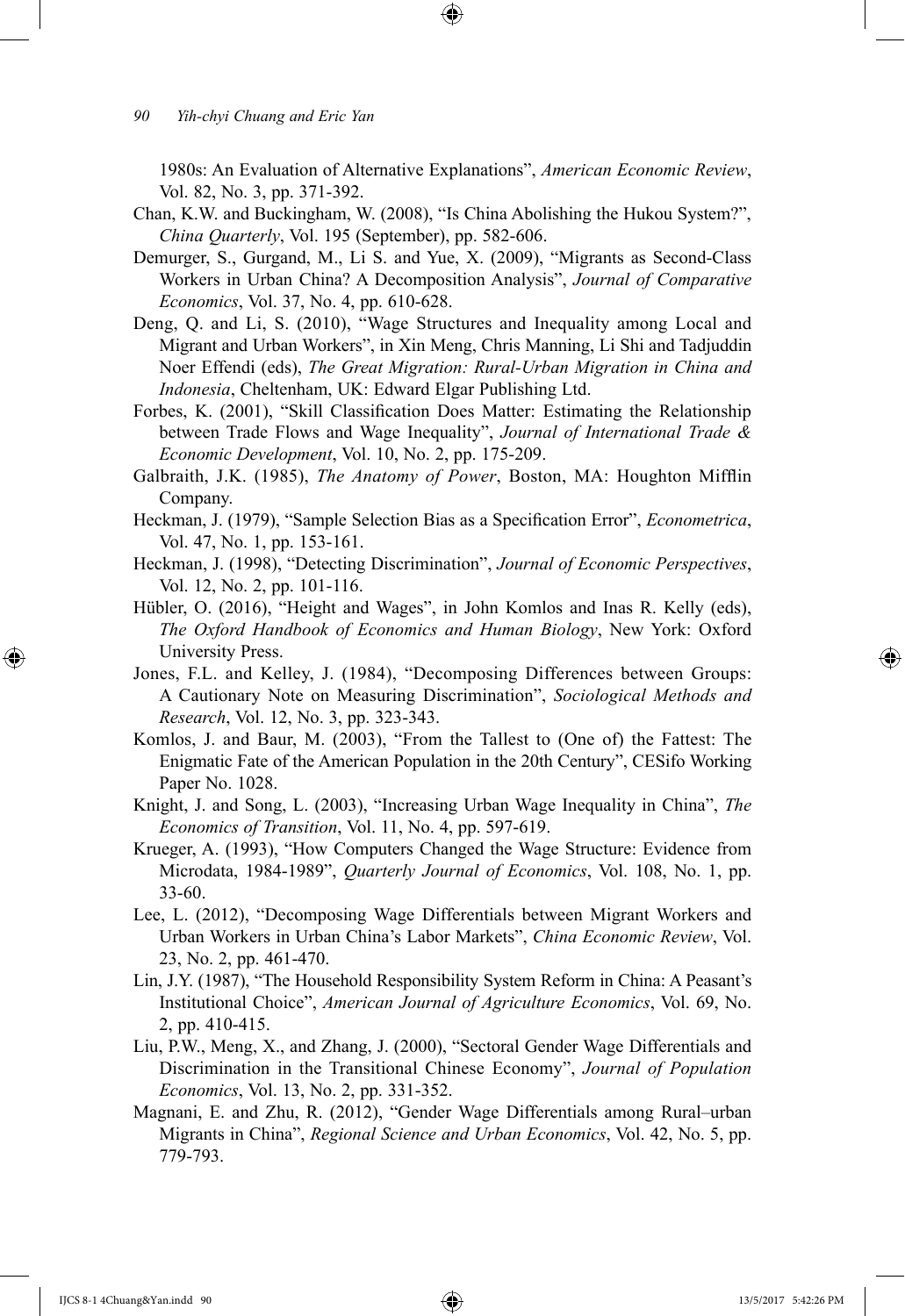Meng, X. (2012), "Labor Market Outcomes and Reforms in China", *Journal of Economic Perspectives*, Vol. 26, No. 4, pp. 75-101.

⊕

- Meng, X. and Zhang, J. (2001), "The Two-Tier Labor Market in Urban China: Occupational Segregation and Wage Differentials between Urban Residents and Rural Migrants in Shanghai", *Journal of Comparative Economics*, Vol. 29, No. 3, pp. 485-504.
- Mincer, J. (1991), "Human Capital, Technology, and the Wage Structure: What Do Time Series Show?", NBER Working Paper No. 3581, Cambridge, MA: National Bureau of Economic Research.
- Naughton, B. (2007), *The Chinese Economy: Transitions and Growth*, Cambridge, MA: MIT Press.
- Oaxaca, R. (1973), "Male-female Differentials in Urban Labor Markets", *International Economic Review*, Vol. 14, No. 3, pp. 693-709.
- Oaxaca, R. and M. Ransom (1994), "On Discrimination and the Decomposition of Wage Differentials", *Journal of Econometrics*, Vol. 61, No. 1, pp. 5-21.
- Persico, N., Postlewaite, A. and Silverman, D. (2004), "The Effect of Adolescent Experience on Labor Market Outcomes: The Case of Height", *Journal of Political Economy*, Vol. 112, No. 5, pp. 1019-1053.
- Rozelle, S., Dong, X.-Y., Zhang, L. and Mason, A. (2002), "Gender Wage Gaps in Post-Reform Rural China", *Pacific Economic Review*, Vol. 7, No. 1, pp. 157-179.
- Wang, F.L. (2005), *Organizing through Division and Exclusion: China's Hukou System*, Stanford, CA: Stanford University Press.
- Zhang, L., Sharpe, R.V., Li, S. and Darity, W.A. (2016), "Wage Differentials between Urban and Rural-Urban Migrant Workers in China", *China Economic Review*, Vol. 41 (December), pp. 222-233.

⊕